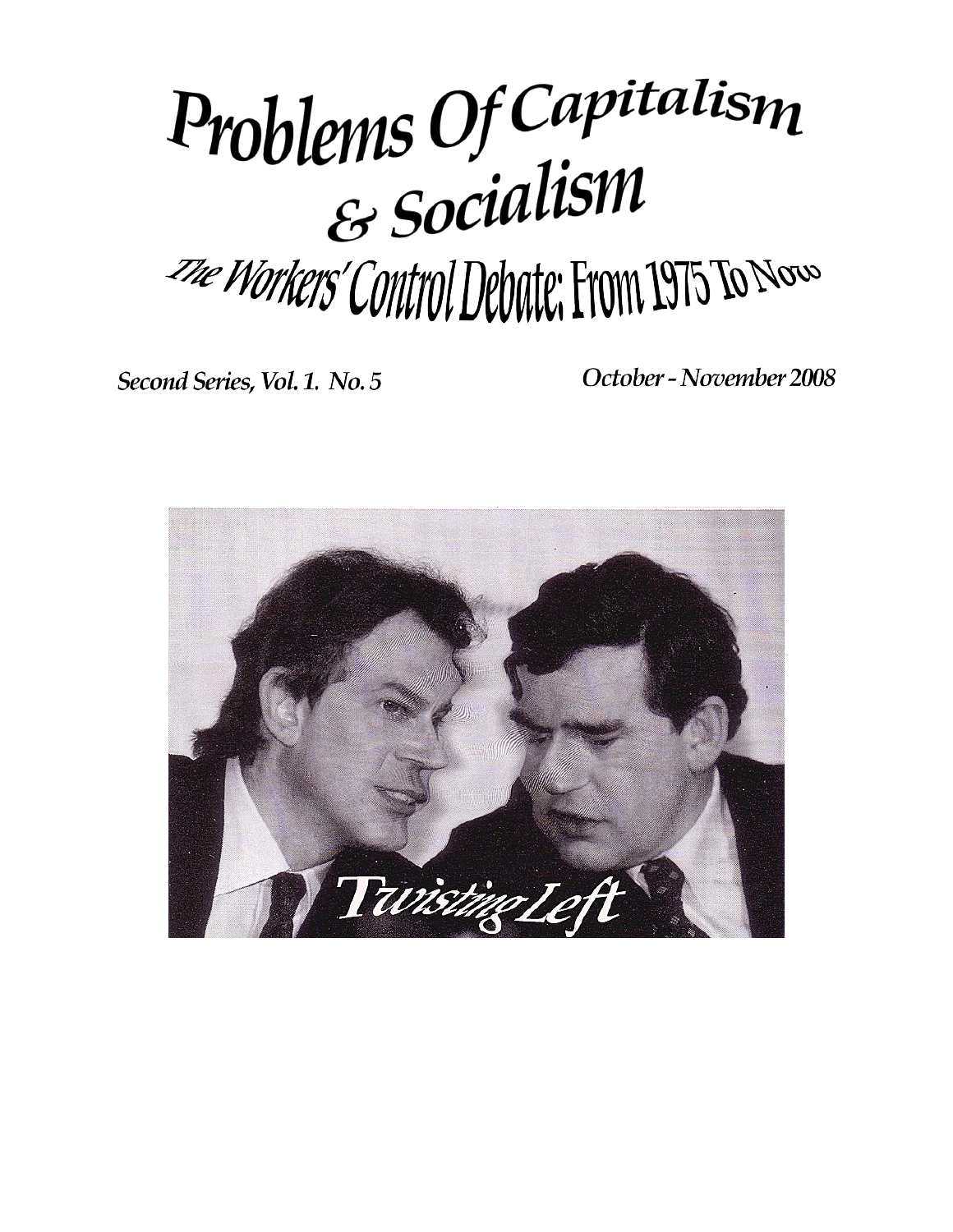## *Problems of Capitalism & Socialism*

#### *The Debate on Workers' Control. From Discussion to Denial. From Failure to Fallout. From 1975 to Now.*

| <b>SECOND SERIES, VOLUME ONE, NUMBER FIVE</b>                                                                                                                                                                                                                                                                                                                                                                                        | <b>Published by: Problems Of Communism</b><br>Committee.                                                                                                        |
|--------------------------------------------------------------------------------------------------------------------------------------------------------------------------------------------------------------------------------------------------------------------------------------------------------------------------------------------------------------------------------------------------------------------------------------|-----------------------------------------------------------------------------------------------------------------------------------------------------------------|
| Multi-user subscription rates available from the<br>editor.<br>Next Issue—Individuals wishing to ensure their<br>copy of the next issue, please send $\pounds 4$ ; $\pounds 6$ (payable to<br>Athol Books) to 33 Athol Street, Belfast, BT12 4GX,<br><b>Northern Ireland.</b><br>Subscription to this magazine in PDF format is<br>available, price $\epsilon$ 1.50; £1.00, per issue. See Athol<br><b>Books website for details</b> | <b>Edited by: Joe Keenan</b><br><b>33 Athol Street</b><br><b>Belfast</b><br><b>BT12 4GX</b><br>email: joe @atholbooks.org<br>website: http://www.atholbooks.org |

*Contents*

| <i>Article</i>                                                    | Au <u>thor</u>                             | Page            |
|-------------------------------------------------------------------|--------------------------------------------|-----------------|
| The Rise of The Labour Party<br>(1916)                            | <b>Will Craik</b>                          | $\overline{3}$  |
| New Labour: Old Liberals. New<br>Unions: No Use.                  | Editorial                                  | $\underline{6}$ |
| Workers Of The World                                              | Jim Connell                                | <u>18</u>       |
| Evidence To The Bullock<br>Committee of Inquiry                   | Institute Of Workers' Control              | 19              |
| <b>IWC Evidence To The Bullock</b><br>Committee-A Dissenting View | Nina Fishman, Joe Keenan,<br>Richard Jones | 27              |
| The Bullock Report On Industrial<br>Democracy                     | Manus O'Riordan                            | 29              |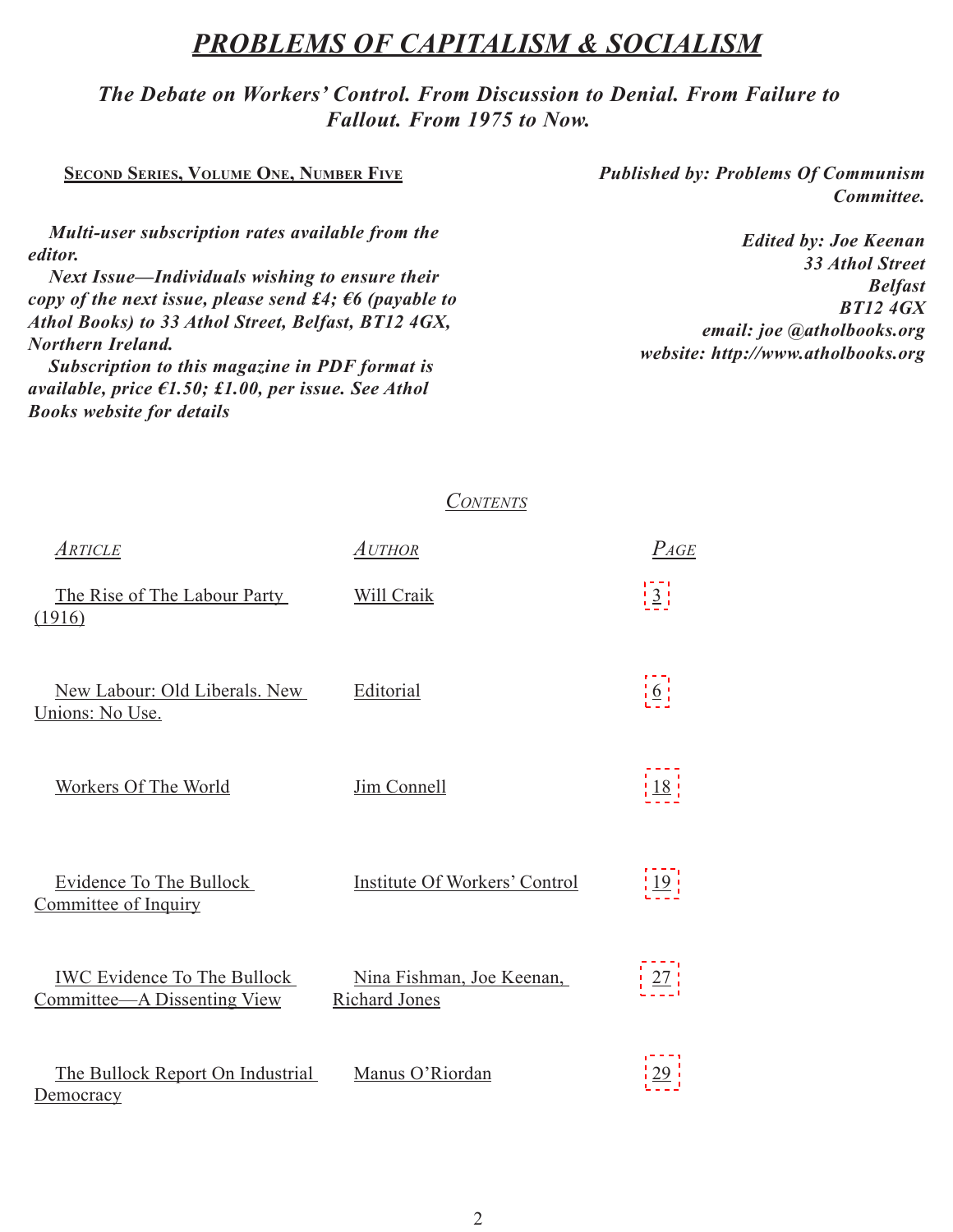# <span id="page-2-0"></span>*The Rise Of The Labour Party*

*Chapter 8 Of "Outlines of the History Of The Modern Working Class Movement" (First Published 1916)*

*by Will W. Craik*

#### *WHAT WERE THE POLITICAL DEVELOPMENTS PRIOR TO THE FORMATION OF THE LABOUR PARTY?*

*The reconciliation of all sections of the British ruling class continued through the period of Britain's manufacturing monopoly. The Conservatives became more Liberal; or, at least, there was an approximation of the two political creeds, so that the distinction between them, for all practical purposes, became only a nominal one. The working class, during this time, remained in the background as far as actual politics were concerned.*

As soon, however, as Britain's economic domination began to be challenged the harmony between the different sections of the capitalist class ceased. Conservatism began to assume a form filled with contents that led away from Liberalism and back to the ideals of the past.\* Moreover, this Conserrvatism, which was then beginning to take root, was no longer merely the rallying point of the landed interests, but also a section of the capitalist class, notably the large iron and steel capitalists. On the other side, the textile manufacturers, and the small capitalists generally, adhered to Liberalism.

It was at this time that the working class began to figure in the political field. The Trade Unions had not only now acquired a greater economic power than that possessed in Chartist days, but, with this power, the need for political recognition. The Liberal manufacturers, on the other hand, had now greater need for working-class support in their fight against the Conservatives; and the Conservatives also came to realise the importance of working-class backing, although they did not meet with the same success. As the economic power of the workers grew, a measure of political recognition inevitably followed. The franchise was extended to working-class householders in the towns—it was conceded later to the same class in the country—and, after a struggle of eight years' duration, the Trade Union demands for legal measures favourable to greater freedom of action, were conceded.

While in the seventies, when the first workingmen candidatures were brought out, and the first two workingmen sent to the House of Commons, it looked as if an independent Labour Party might materialise,

the subsequent industrial inactivity prevented further political progress. The workers were content, in return for the concessions gained, to allow representatives of the two capitalist parties to hold the reins of Government. Politics was still a non-Trade Union question.

\* Since then, and particularly at the present time, the retracing of steps in order to regain what was has been increasingly evident.

#### **WHAT LED TO THE FORMATION OF THE LABOUR PARTY, AND WHAT WERE ITS FIRST CHARACTERISTICS?**

Towards the close of the century, when industrial activity had been to some extent revived under the auspices of the New Unionism, the question of political action again came to the front. Since the collapse of the first International after the fall of the Paris Commune, the Socialist parties, which were the heirs of the International, carried on a propaganda on behalf of independent working-class representation in Parliament. It was among the organisations of the New Unionism that they were, in this respect, most successful. The candidates put forward at the 1895 election, by the Socialist parties, were unsuccessful. In 1899, however, at the Trades Union Congress, where the question had been debated in the years immediately preceding, a resolution was passed in favour of the establishment of a Joint Committee of Trade Union and Socialist bodies, for the purpose of promoting direct representation in Parliament. The defeat of the Liberal party, after Home Rule had been thrown over, contributed to the acceptance of the proposal which evidently, for the majority of its supporters, did not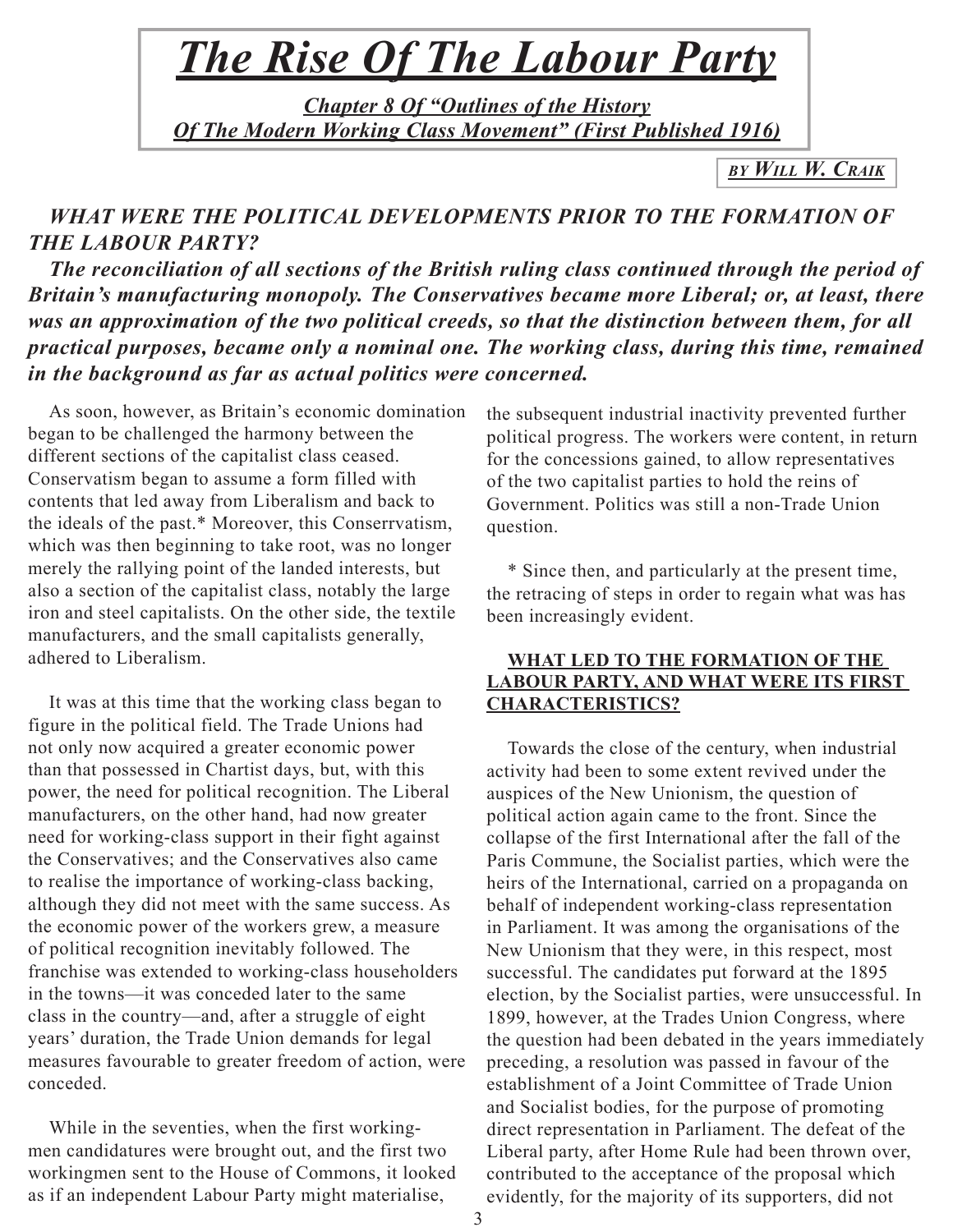mean opposition to Liberalism, but merely the sending of workingmen to Parliament who would combine Liberalism with Labour—Lib-Labs. From the point of view of independent Labour representation there was, therefore, no reason for the existence of this committee. Indeed, so unsatisfactory were the policy and outlook of the committee, from the Socialist standpoint, that the Social Democratic Federation soon left it. Probably the Independent Labour Party, even with its less revolutionary outlook, would have also found continued affiliation impossible had not new developments arisen. At the election of 1901, out of 15 candidates put forward, only Keir Hardie and Richard Bell were returned to Parliament.

#### **WHAT CIRCUMSTANCE SERVED TO STIMULATE THE DEVELOPMENT OF THE LABOUR PARTY?**

Arising out of an industrial activity, something happened which changed the whole situation, and made the Labour Representation movement secure. In 1900 the Taff Vale strike took place. In 1901 the House of Lords delivered the Taff Vale Judgment. It had been believed that the Act of 1871 afforded absolute protection to the Trade Unions in their collective capacity, on this point. This decision, however, meant that a Trade Union could be sued in its collective capacity for a tortuous act committed by any one of its officials for members.

A feeling of widespread indignation was at once aroused and the Trade Unions were awakened from their political lethargy. Economic power once again translated itself into political power. Trade Unions, in increasing numbers, joined the L.R.C., and the movement, which had shown signs of premature birth, gathered strength and grew in stature. In 1906, 29 representatives were returned to the House of Commons, and, in 1910, with the accession of the Miners to the Labour Party, the number of Labour Members was increased to 10.

#### **HOW FAR DID THE LABOUR PARTY IN PARLIAMENT REALISE EXPECTATIONS?**

With the success of the 1906 campaign, great were the expectations and high ran the hopes of what the Labour Party was to accomplish. Although with rather undefined objective and with more or less vaguely defined independence, the Party, in the first session, after the 1906 election, fought and won the battle for

the reversal of the Taff Vale Judgment. Considerable enthusiasm was thereby aroused. It seemed for the moment that the Labour Party in Parliament was to build better than even the founders had planned.

In 1908 a sense of disappointment first began to be felt. It was complained that, instead of achieving some progress inside the House in the direction of solving the unemployed problem, which was manifesting itself acutely outside the House, the Labour Party was giving too much of its time and energies to promoting the passage of the Government's Licensing Bill. In 1909 additional cause of complaint was found, in a still greater devotion of the Party to the Government, e.g., on the Lloyd George Budget and the House of Lords campaign. Since that time dissatisfaction with the attitude of the Party and disappointment with its achievements have grown. Lack of independence, neglect of questions of principle, over-readiness to follow the Liberal Government into the same lobby, e.g., in the fight over the Osborne Judgment\* and the Insurance Act, have been the chief notes of criticism.

\* According to this judgment, a Trade Union could do nothing outside the purposes of the Statute incorporating them. There was no reference to payment of union funds for political purposes in the Act of 1876. Hence such action was ultra vires. After the House of Lords had so decided against the A.S.R.S. in 1909, injunctions were served upon one Trade Union after another. The Trade Union Act of 1913 did not reverse this judgment, but permitted Trade Unions to include political activity in their objects, conditionally.

#### **HOW ARE THE LIMITED ACHIEVEMENTS OF THE LABOUR PARTY TO BE EXPLAINED?**

There can be little dispute that the nominal independence of the Labour Party in Parliament has by no means been one and the same thing as actual independence, or that, within the Labour Party, there have been and yet are men who, to a greater or lesser degree, are still adulterated with Liberalism\*. Progress in the direction of a militant political party and policy has been seriously hampered through the retention of the old political faith and creed of Liberalism. This latter, however, is only a reflex of the old "model" policy and outlook which have persisted so stubbornly on the industrial field.

Here, again, do we see how the political result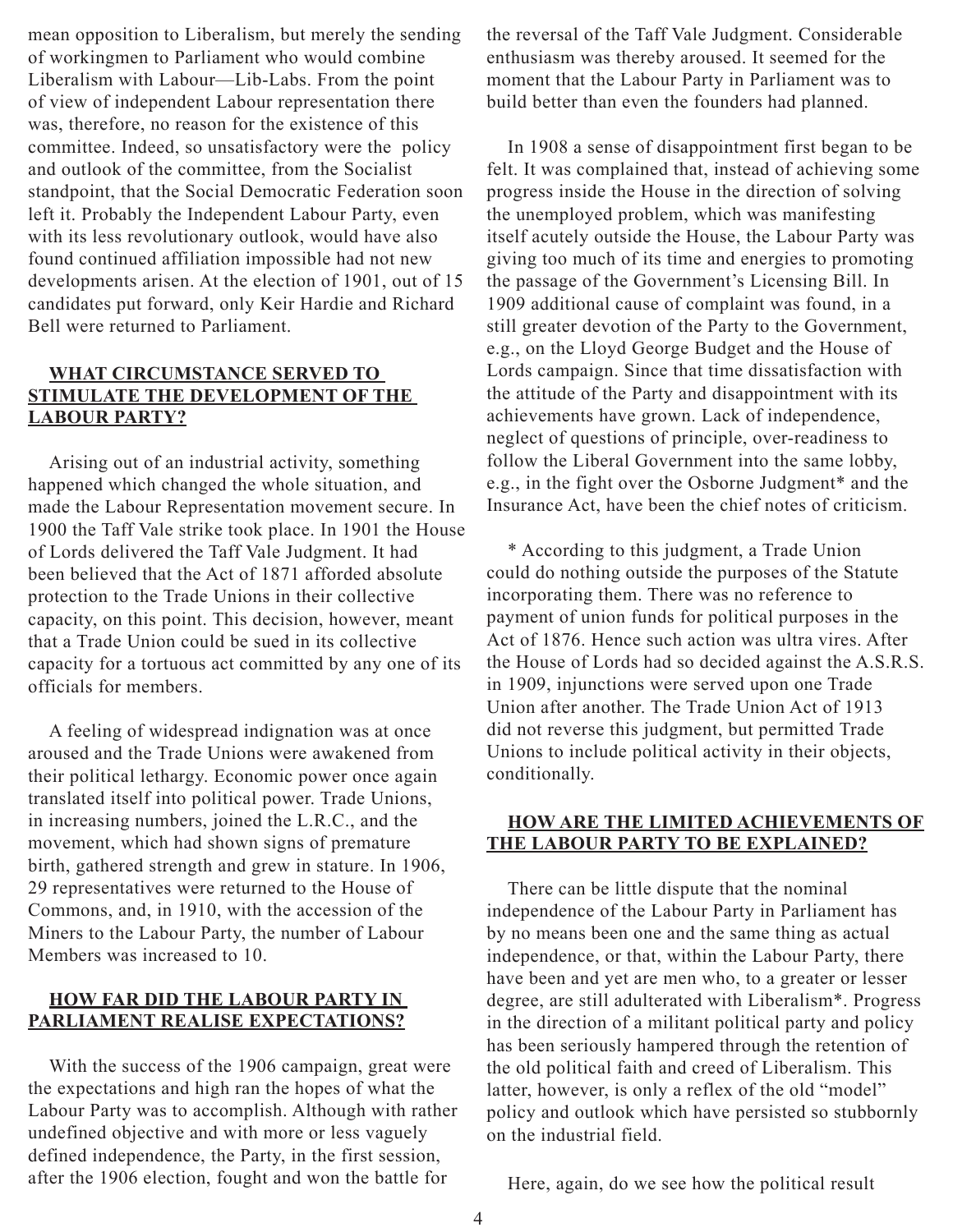mirrors the economic power which initiated it, in this case the power of the Trade Unions. The Labour Party arose as a craft union political party. Most of its members have, in fact, been craft union officials, whose ideals have a tendency to be limited by craft union policy. Certain it is that, if Trade Union leaders repudiate a progressive policy in industrial organisation, there is no alchemy that can transform them into political militants.

In the last resort, undoubtedly, the limitations of the Labour Party in Parliament have their source in the limited consciousness of the workers who exercise the franchise. It is they who send to Parliament, as "independent" representatives, men still labouring under confused notions of the part that Parliament plays in the class struggle, and, in some cases, men who repudiate the position that the political struggle is a class struggle at all. If the political fight slackened after the Taff Vale reversal, it was the masses themselves in the first instance who permitted the fight to slacken and, by their apathy and unresponsiveness, allowed the militant policy to subside. It is, therefore, not very informing to be told, as we frequently ahve been in recent years on the occasion of some set-back, "Labour fakirs betray the workers again". It would be much more helpful to explain why the workers allowed themselves to be betrayed.

This, of course, does not mean that leaders are not to be criticised for their conduct, or that they are free from personal responsibility in so far as they are leaders. As such, they should be in advance of the masses in their outlook, and, therefore, their first duty should be to foster and develop among those whom they lead a clearer consciousness of their class position and power. The political field certainly offers plenty of appropriate material for the discharge of this duty. For a leader to neglect this duty, or to subordinate it to some other and contrary purpose, is the unpardonable sin. May it not be that the Party in Parliament has by its policy and attitude contributed something to the considerable mass of working-class apathy and indifference to the necessity for political action and political power? Might not a stronger and more determined stand by the Party on the reversal of the Osborne Judgment have left less cause for complaint about the present state of the Trade Union political funds?

\* In the years immediately preceding the European crisis the more "independent" members of the party

acknowledged that the inaction complained of by the critics arose from the dependence of Labour representation upon Liberal support. Writing in the "Labour Leader", June 26th., 1913, with reference to the Leicester incident, Philip Snowden said: "If the Labour Party Executive had endorsed a second Labour candidate for Leicester it would have jeopardised the seats of four-fifths of the present Labour Members. It is no use putting forward every reason except the true one. The present Labour representation in Parliament is there mainly by the goodwill of the Liberals, and it will disappea when that goodwill is turned into active resentment…It is worth serious consideration whether it would not be for the ultimate good of Socialism that we should be without representatives in Parliament until we can place them there by our own votes in the constituencies, instead of returning them by Liberal votes, for under such conditions no Labour M.P., however honest he may be, can exercise that independence which the Labour Party expects from him". In the "Labour Leader", July 10th., 1913, the late Keir Hardie wrote: "We are already heavily overweighted by the Labour alliance. We attract to our ranks the best of the active, rebellious spirits in the working class. These do not expect impossibilities, but they cannot brook being always called upon to defend and explain away the action and inaction of the Parliamentary party".

#### **WHY WE MUST AVOID DRAWING ONE-SIDED CONCLUSIONS WITH RESPECT TO INDUSTRIAL AND POLITICAL ACTION.**

It is easy, if one limits observation to a single phase and time, to conclude in favour of a one-sided policy, e.g., the policy of pure and simple political action. This view did arise in the formative period of the Labour Party, and as a reaction, not only against an inactive trade unionism but also against the limited results of those Trade Unions that did show fight. Because industrial action was unable to surmount certain political obstacles and accomplish substantial progress, what was in reality a relative defect was erroneously taken as an absolute defect, and the conclusion drawn that political action, which meant principally sending workingmen to Parliament, was, for all practical purposes, the only effective way to accomplish anything tangible and enduring for the working class.

Equally one-sided is the policy of pure and simple industrial action, or even the so-called revolutionary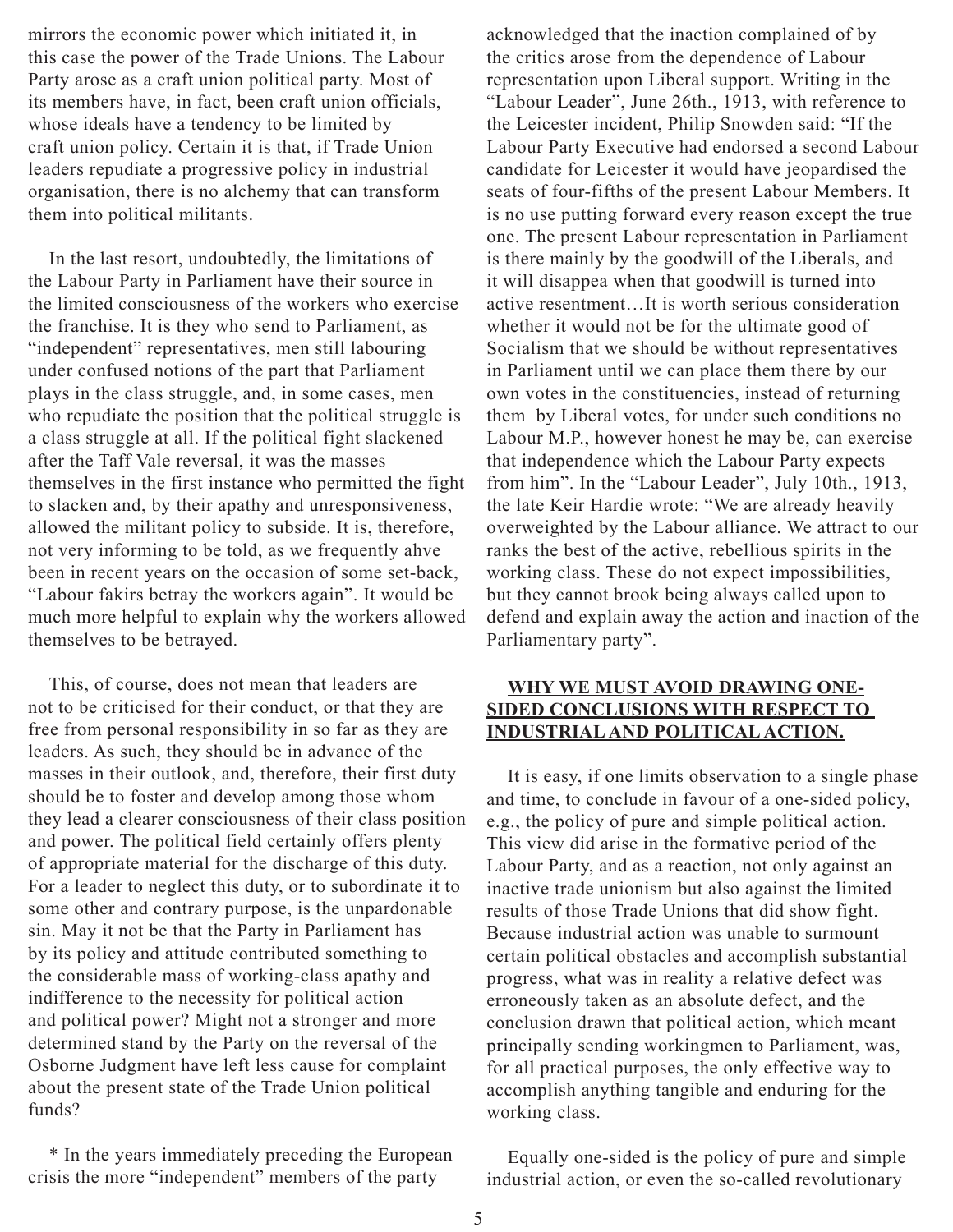<span id="page-5-0"></span>"direct action" of the Syndicalists. The latter have made the mistake of inferring that the defects of one particular and undeveloped form of political action the Labour Party, so far from being a weakness of working class political action, is rather a consequence of the lack of it.

The fact is that the development of industrial organisation makes both necessary and possible a political party. The latter will be appropriate to the industrial form and policy of the unions which constitute the party. A political party can never substitute industrial organisation but only serve its development. So soon as this development has reached a stage where it ceases to be served by the hitherto existing political party, then the task of constructing a higher form of political organisation must be taken up. It is with the Labour Party as with the craft unions. The latter are not the highest attainable type of industrial organisation. The Labour Party is not the "last word" in Labour politics. It is rather the last attempt to make capitalist politics serve Labour.



*September too is a cruel month. For persons of a Labour disposition it is crueller by far than any April.*

#### *It is the month when both the TUC and the Labour Party hold their respective conferences; when each of them meets to be all together what it most truly is, each its essential self.*

And what the Labour Party all together most truly is today is something decidedly New. The bright young things of the Socialist Societies have at last put the stodgy old trade unionists in their proper, subordinate, position. New Labour is the culmination of a century of left-wing dreaming.

Really, New Labour is only new by way of selfadvertisement. Leaving the title to one side it is old, at least as old as, if not older than, the Labour Party it has fastened upon. Even the theory of the many deceits it has practiced is as old as the hills.

In 1965 the New Left Review/Fontana Library published "Towards Socialism", a volume of essays edited by Perry Anderson and Robin Blackburn.

One of these (reprinted from the New Statesman of April 19th., 1963) was "The Lessons of 1945" by Richard Crossman, Minister of Land and Housing in Wilson's first government. This sought to teach the lesson dearest to the hearts of bourgeois intellectuals: that the working class can't manage at all without bourgeois intellectuals. Quoth Brother Crossman…

*"The first essential for the election of a Left-Wing government in Britain is the creation of a favourable climate of opinion among non-political voters. And, although the practical politicians hate to admit it, the truth is that this favourable climate can never be created by the Labour Party itself, but only by the 'disloyal intelligentsia' - the journalists, writers, playwrights and critics who are able to discredit*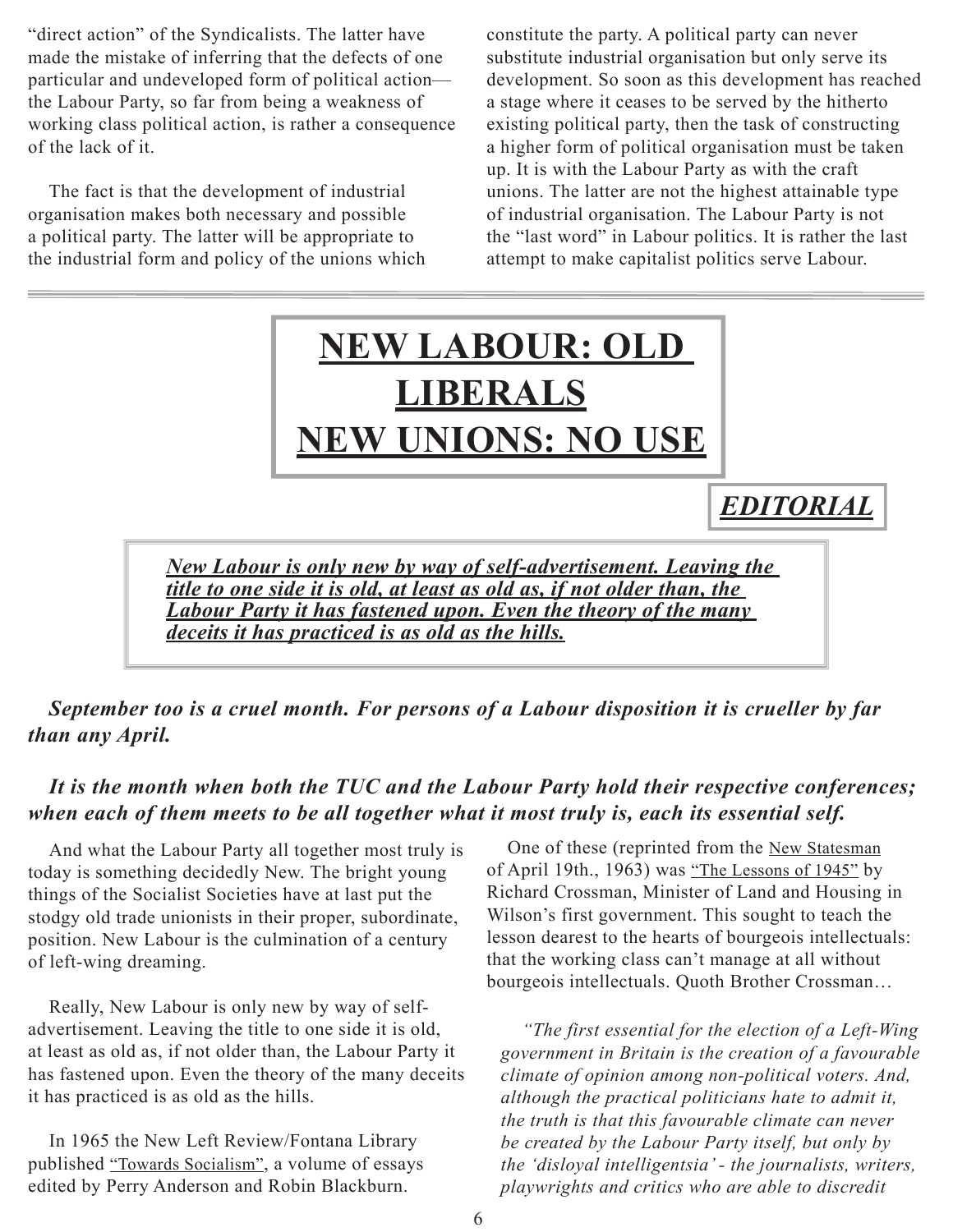*the Establishment and to air Left-Wing ideas…*

*"…before the 1945 election…The psychological landslide to the Left was set in motion not by party organization or party propaganda, but by those who contributed to the* New Statesman*, joined the Left Book Club, taught evening classes for the W.E.A. and, during the war, lectured for the Army Bureau of Current Affairs.*

*"There is one other function - the task of selfcriticism - which can never be adequately carried out inside a democratic socialist party…In our British democracy…where two big parties are competing against each other, self-criticism of this kind is too electorally damaging to be permissible. Since the introduction of universal suffrage, party loyalty has come to be the prime virtue expected of the M.P. and of the active party worker; and the test by which his loyalty is measured is whether he supports his leaders when he disapproves of what they are doing, and whether he defends the party line when he feels in his bones that it is wrong. That is why the task of self-criticism is usually left to those socialist journalists and academics who are professionally free to undertake the kind of cool analysis or outraged exposure that are likely to get a career politician into trouble.*

*"But in order to fulfil their function - the provision of an intellectual dynamic to a party that instinctively distrusts intellectuals - they have been forced jealously to guard their independence and so have laid themselves open to the accusation of irresponsibility. Whenever he wanted to wither them with his contempt, Earl Attlee used to call them 'the Newstatesmen'.*

*…*

*"The phrase was coined in irony, but it contains a very large grain of truth. After the collapse of the 1931 Labour Government, the party faced catastrophe with a magnificent display of instinctive solidarity. But its political self-confidence had been shattered by the MacDonaldite betrayal, and the job of creating a programme of action and a structure of doctrine on which their self-confidence culd grow again was quite beyond the Trade Union leaders and the professional politicians. The Newstatesmen took it over. It was Tawney, Laski, Cole - and later Durbin - who analysed frankly and* 

*candidly the defects of the 1929 Labour Government and worked out the changes that the party must accept in its doctrine and in its procedures, if the MacDonaldite betrayal was not to be repeated in the future" (*Towards Socialism*, 1965, pp. 146 - 148).*

It is obviously the case that a bourgeois democratic party cannot publicly purge itself and expect the spectators as voters immediately to elect it to form a government. But that only holds necessarily for one election. The essential show of unity which Crossman referred to can be put aside before one election and, with the gory business over and done and that particular contest conceded, be resumed for future elections.

Then, as for Tawney, Laski, Cole and later Durbin *"creating a programme of action and a structure of doctrine"* to rescue the Labour Party from its post- 1931 Slough of Despond, it is just impossible to know what Crossman can have been referring to.

Before and after 1931 Tawney was preaching a Christian Socialist gospel of well meaning good fellowship. All he and his needed was LOVE, but the party needed something more in the way of blood and guts, a life-affirming course of class hatred and struggle. Laski took 1931 as proving that the British state was irreformable this side of violent revolution but advocated trying reform anyway as violent revolution was neither nice nor likely to succeed. *"And later"* Evan Durbin argued that the Labour Party should end its reliance on the working class and its trade unions and appeal to the fair-minded good sense of the British middle class. And earlier Cole…

When the set-back of the 1926 General Strike appeared to show the Unions as weak G. D. H. Cole abandoned his previous committment to a form of workers' control (Guild Socialism) and moved to the classic Left position on the role of trade unions in the Labour Party; that it should be limited to funding his favourite campaigning causes, chief among which by that time was Fabianism. Just before the debacle of August 1931 Cole formed the Society for Socialist Inquiry and Propaganda which had Ernie Bevin as its Chairman. When in the wake of the disaster the ILP decided to disaffiliate from the Labour Party a group of its members who were opposed to disaffiliation joined the SSIP, which changed its name to the Socialist League. Against Cole's advice Bevin was voted out and replaced as Chairman by Frank Wise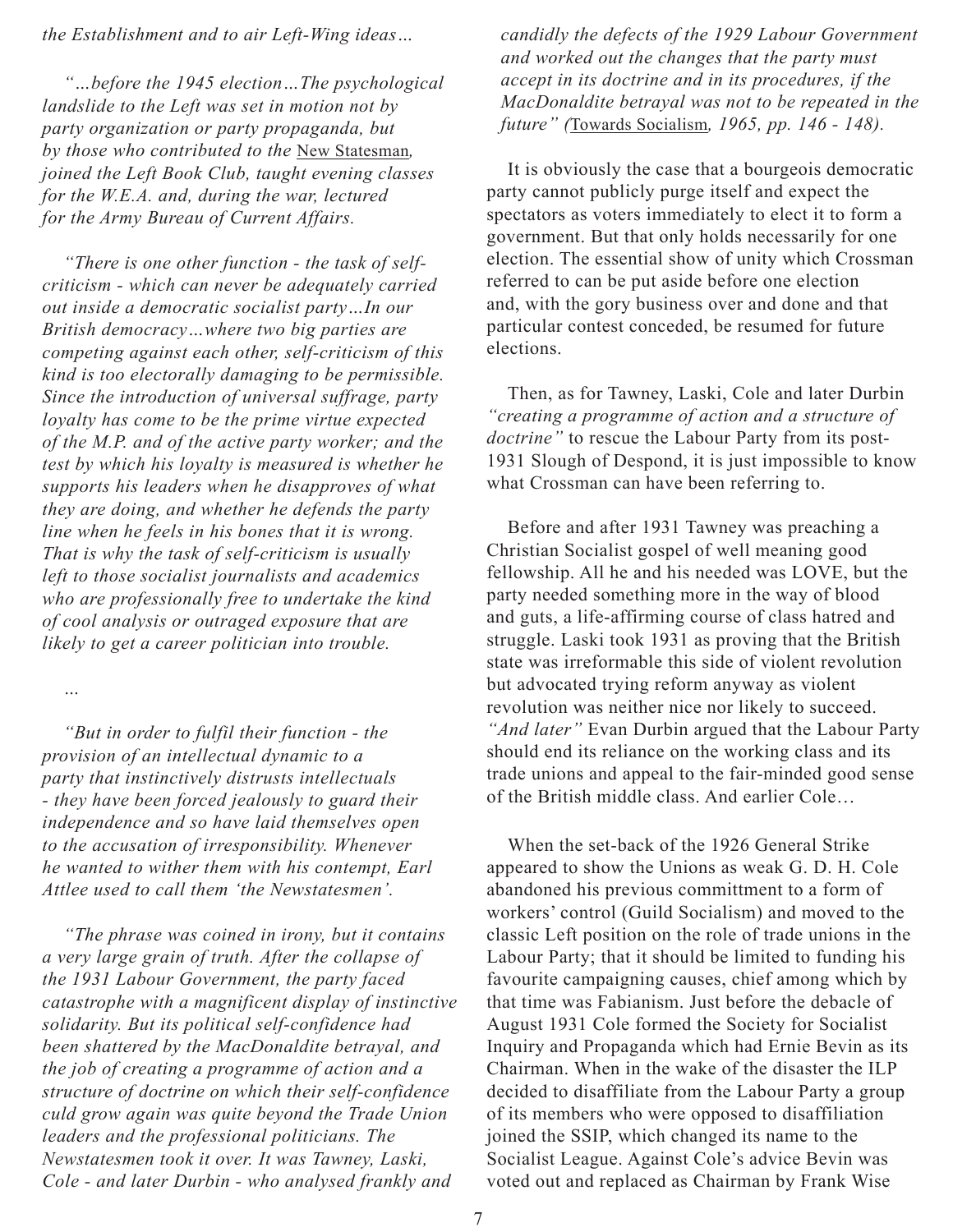of the ILP. Cole continued on the Executive for a further year before resigning. In 1937 when Sir Stafford Cripps was its leading light the Socialist League attempted to manoeuvre the Labour Party into accepting affiliation from the disaffiliated rest of the ILP (and the CPGB). Labour's NEC, now firmly under Trade Union control, responded by disaffiliating the Socialist League and declaring its members ineligible for membership of the Labour Party. Cripps responded to that by dissolving the League.

Cole was not irrelevant to the extent that Tawney, Laski and later Durbin were to Labour's recovery from 1931; but he wasn't all that effective either.

Henry Pelling, in his Short History of the Labour Party says very precisely just who went about *"creating a programme of action and a structure of doctrine"* to rescue the Labour after 1931:

*"On 25th August 1931 the T.U.C. and the extra-parliamentary party took control of the parliamentary party and disavowed the leadership of MacDonald" (3rd Edition, Papermac, p. 71).*

Crossman's declaration in 1963 that restoring the Labour Party after 1931 was beyond the Trade Union leaders simply gave unthinking expression to the prejudices of the bourgeois Left; patronising the working class and disparaging its institutions. The Newstatesmen he cites were as incapable as the professional politicians of the Parliamentary Labour Party of 1931 because they were all of them in 1931 either oblivious of or implicated in MacDonald's convoluted manoeuvre to collapse his Labour Government and return at the head of a national coalition.

The details of that episode are too complicated to be gone into here but there is this much which might usefully be said. When MacDonald and Snowden told Labour's National Executive Committee and the TUC General Council (on the afternoon of August 20, 1931) of the plan to cut £56 million of public expenditure the NEC decided to leave all that in the hands of the cabinet. The General Council immediately held a crisis meeting and sent a deputation consisting of Citrine and Bevin to Downing Street that night. Citrine and Bevin told MacDonald that the TUC could never support his proposals. On August 21 the cabinet agreed to cuts of £56 million. Next day the cabinet was brought back and told that a further £25 - £30 million

of cuts would be required, most of which would be taken from unemployment benefit. Over the following days there was discussion and a vote in which eleven cabinet members agreed with the scale and nature of the further cuts and ten disagreed. Among the majority who agreed with MacDonald, Snowden and Thomas were Sidney Webb, Wedgwood Benn and Herbert Morrison.

Throughout that month of August 1931, after more than six months of calls for a national government and speculation that it was at any moment about to emerge, with financial crises and social and economic chaos, the Labour Party, almost every section of the Labour Party, disgraced itself utterly and irredeemably. Only the Unions, with Bevin and Citrine at the head of the TUC, emerged from the fiasco with their integrity and good sense intact. Recovery was going to come via the Trade Union movement or not at all.

Before the event, in the run up to August '31, Bevin warned MacDonald's government, concerning unemployment in particular…

*"The attitude of trade unionists throughout the country is that anybody who seeks to bring down this Government or to undermine it in a fractious or egotistical manner before these problems have been dealt with will receive short shrift from the trade unionists. Indeed, they have subscribed their money for the purpose of building up the political party in order that such problems may be dealt with. We do not want the Government undermined. We want it strengthened. On the other hand, it is essential that the Government should pay strict attention to, and consult with, the great movement from which it draws its strength and power" (quoted in* Bevin *by Trevor Evans, London, 1946, p. 141).*

At a Labour Conference a couple of years after the event, having more or less given the titular leader George Lansbury his cards and told Sir Stafford Cripps what then was what, Bevin said:

*"Every one of us on the general council of the Trades Union Congress feels he has been let down. Our predecessors formed this party. It was not Keir Hardie. The Labour Party grew out of the bowels of the T.U.C. The great crime of Ramsay MacDonald was that he never called his party together" (ibid, p. 161).*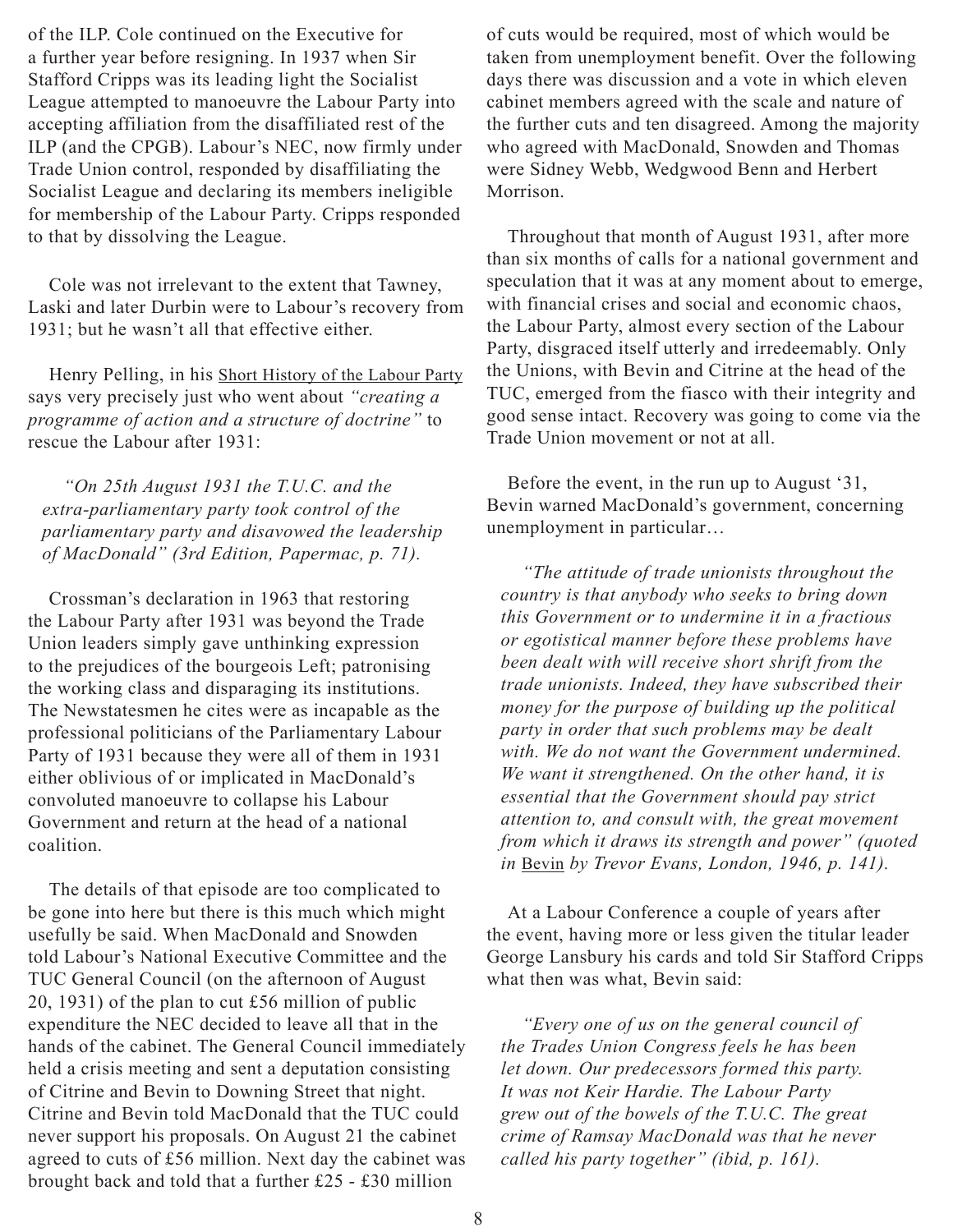And from the bowels of the T,U.C. it was restored.

Henry Pelling was clear and concise about how Bevin and Citrine undertook what Crossman called *"the job of creating a programme of action and a structure of doctrine"* to bring Labour back from the abyss.

*"In this period of disorder among the more committed Socialists and intellectuals, the General Council of the T.U.C. under the leadership of Bevin and Citrine abandoned its usual role of being the sheet-anchor of the party and instead moved in to take the helm. Citrine demanded that 'the General Council should be regarded as having an integral right to initiate and participate in any political matter which it deems to be of direct concern to its constituents'. For this purpose the National Joint Council, which had originally been established in 1921, was reconstituted on a new basis. Instead of the General Council, the parliamentary party, and the National Executive having equal representation on it, it was remodelled so that the General Council alone appointed half of the members. Henceforward it was to meet at least once a month, and also was to be summoned in any emergency requiring prompt action. Although its purpose was theoretically only consultative, in fact its decisions were bound to carry great authority inside the movement, and it would have been highly embarrassing for the parliamentary party or any other body inside the party to have gone counter to it on any major issue.*

*"The records show that the National Council of Labour was constantly meeting in the 1930's and constantly issuing statements on policy, and Bevin himself, who served on it from 1931 to 1937, regarded these decisions as binding even upon the parliamentary leader. In 1933, for instance, he wrote to Lansbury to protest against his speaking on the platform of the Socialist League without getting prior permission from the National Council of Labour. On this occasion Lansbury dug in his rather weary toes. 'I do not think', he replied, 'that I am called upon to ask permission from anybody to do this—and certainly have no intention of doing so'. At the same time, he made no attempt to assert his own authority as parliamentary leader. At the 1934 party conference, he even admitted that he did not regard himself as the 'leader', but rather as no more than the 'spokesman', of the party" (op cit, pp. 76 - 77).*

Richard Crossman's view that after August 1931 the broken in betrayal, disillusioned and demoralised Labour Party was taken in hand by a bunch of bourgeois Left-Wing intellectuals is a straightforward case of wishful thinking. There was no particular malice in it. Crossman was a professional politician who needed a congenial story to buttress the subjectivity of his professing. It's not likely that he hated and despised the working class in general or trade unionists in particular. He didn't mean any of it to be taken personally.

The article, essay or whatever which follows Crossman's in the Towards Socialism volume is entirely a different matter. This is The Nature of the Labour Party by Tom Nairn in which *Labourism*, the character of being a trade union and labour movement, is taken very personally indeed by Perry Anderson's accomplice in the New Left Review. Nairn breathes malice.

As Nairn would have it, by adopting Henderson and Webb's Clause Four in 1918 the Labour Party became a socialist party, but not much of a one…

*"Transforming itself into a socialist party, the Labour Party remained an organ of tradeunionism, a Trade Union 'pressure group'. The one was simply grafted on to the other. In theory, as with other political parties, the controlling body of the party is the Annual Conference. Over 80 per cent of the votes which can be cast at this Conference come from the Trade Unions…Through the block vote system this vast mass of inactive members are counted, like Gogol's dead souls, as so many votes at the Labour Party Conference, far outweighing those of the active members.*

*"Because they are dead souls, and not an active political force, these voices cannot of course really have this power. They are wielded by the men who do have the power, the delegates to the Labour Party Conference. These delegates are in fact representatives of the different Trade Union leaderships…*

*"In what sense, then, is this great power employed by the Trade Union leaders?…although a small minority of Unions are traditionally Left Wing, the substantial majority has consistently,* 

*…*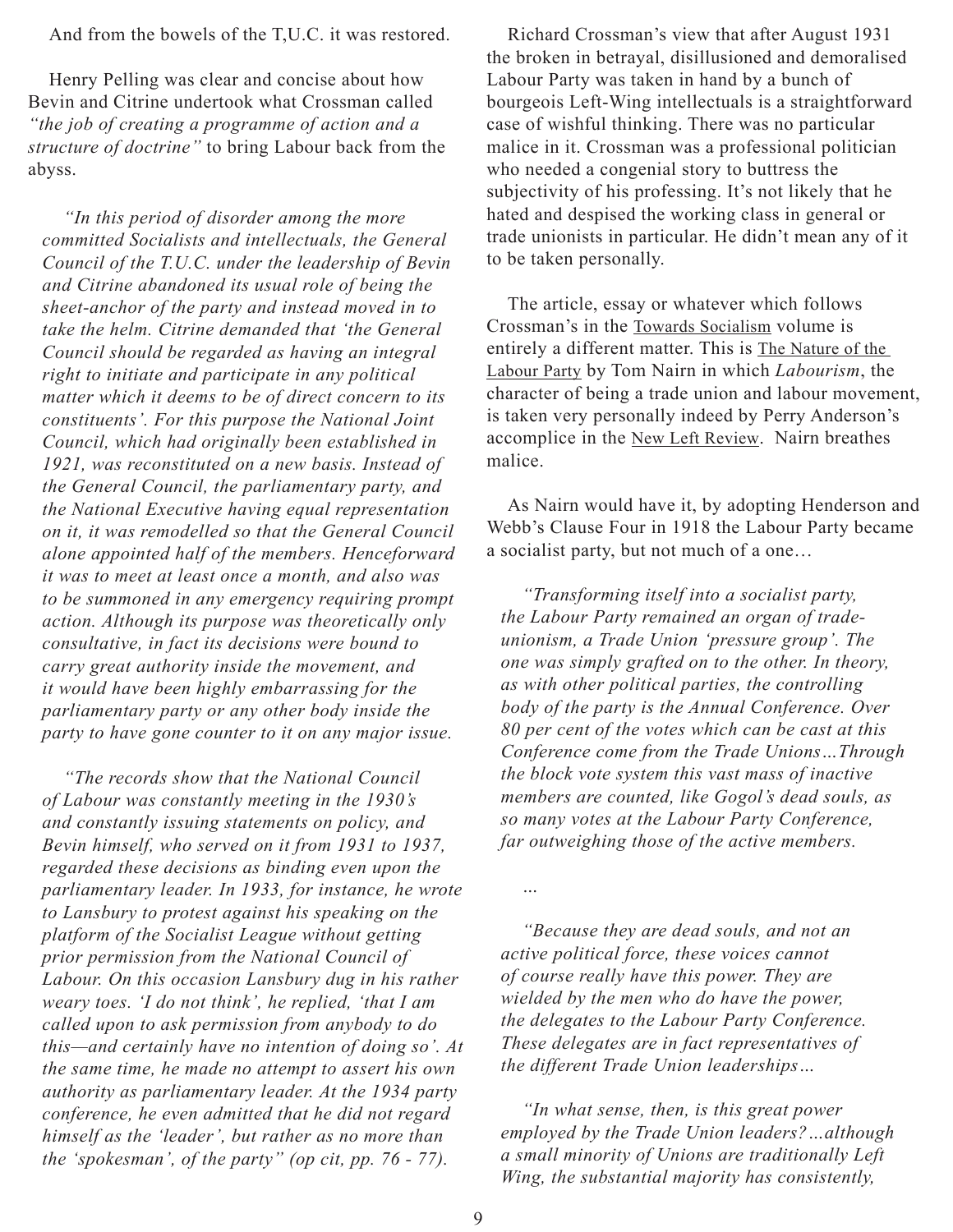*throughout the party's history, supported characteristic Fabian policies of extreme caution…*

*"…With a few exceptions, notably Ernest Bevin, the Trade Unions did not use their power in the Labour Party to elect trade-unionists to the party leadership in Parliament. Their hegemony did not bring about the active hegemony of trade-unionism over all the other elements in the movement - for the simple reason that British trade-unionism did not contain within itself the capacity needed for political and cutlural hegemony, even the minimal hegemony of a Right-Wing social-democratic party. It could only result in the active hegemony of the intellectual group most congenial to the majority of Trade Union leaders, the moderate Labour Right. The permanent alliance between these forces - sometimes called simply the 'labour alliance' - has been the heart of Labourism" (*Towards Socialism*, pp. 179 - 181).*

*"…by and large, the Trade Unions could not help being what they were; nor could they act other than they did inside the framework provided by the Labour Party. This is the whole tragedy of Labourism. British trade-unionism could not avoid stifling British socialism within one unified body, given the immense strength of the former and the weakness and incoherence of the latter. The price paid by the British Left for 'unity', therefore, was high - half a century of frustration for the most vital and militant forces in the working class, the formation of the permanent Fabian dynasty as their leadership" (ibid, p. 188).*

*"We have seen how trade-unionism, the great historic contribution of the British working class to the rise of the labour movement, constitutes the real basis of Labourism; and how, at the same time, the sclerotic conservatism afflicting it paralyses Labourism and makes it permanently the prey of a palsied moderation. No socialist initiative has ever unlocked this paralysis; neither could the General Strike or the Great Depression. Only the Campaign for Nuclear Disarmament accomplished the feat - ephemerally - in 1960. If this glacier were to melt or move, Labourism would be transformed and British socialism would have a different world before it. Any consideration of the possibility carries us to the innermost conflicts of British society" ( ibid, p. 208 - 209).*

*"…one must approach with caution the familiar* 

*dilemma of whether any new left-wing movement must be 'inside' or 'outside' the Labour Party, whether it should try to take over Labourism or replace it with something else. The fact is, that the existence of any forceful Left-Wing tendency, with a mind of its own and some basis in the Trade Unions - a Left capable of hegemony and not only protest - would transform Labourism. Nobody can say how Labourism would react under a new strain of this sort. Would it be possible to preserve the positive side of Labourism - the unity it asserts among working-class organizations - on a higher, socialist level? Would a disintegration of the system be inevitable, as part of the ensuing battle? Only one thing is certain: Labourism, which has survived every internal and external vicissitude since its foundation, which has drifted on immutably through defeat and the disintegration of its ideals, would no longer be able to function in the same way. Hegel first stated the paradox that a party only becomes real when it is divided against itself, when contradictions battle within it. Labourism was what it was because* not *divided against itself in this vital sense - it centred upon a pathological battle of appearances with no possibility of resolution. What it would become when lifted out of such unreality by an authentic challenge, when lacerated by contradictions which it could not stifle or ignore - nobody can say" (ibid p. 216).*

Well, we can say now. Hegelian elements have been let rip and Labourism—the Labour & Trade Union Movement—has been disintegrated in the transformation. Nairn's malice has been incarnated in the project taken up by Mandelson, Blair and Brown in the nineties, (or was it the eighties, whatever…). Whatever about the high price paid by the British Left for Labourism's appalling unity, its revenge has been immeasurably more than adequate to the slight, it has been complete and utter.

And so, now then, back to this current phase of the British Left's revenge upon the subjects of its history…

The Labour Party was formed by trade unionists to represent their interests in Parliament. Throughout its history it has been financed by trade unionists to represent their interests in Parliament.

The Labour Party has never found it easy to do that job for which it was formed and for which it has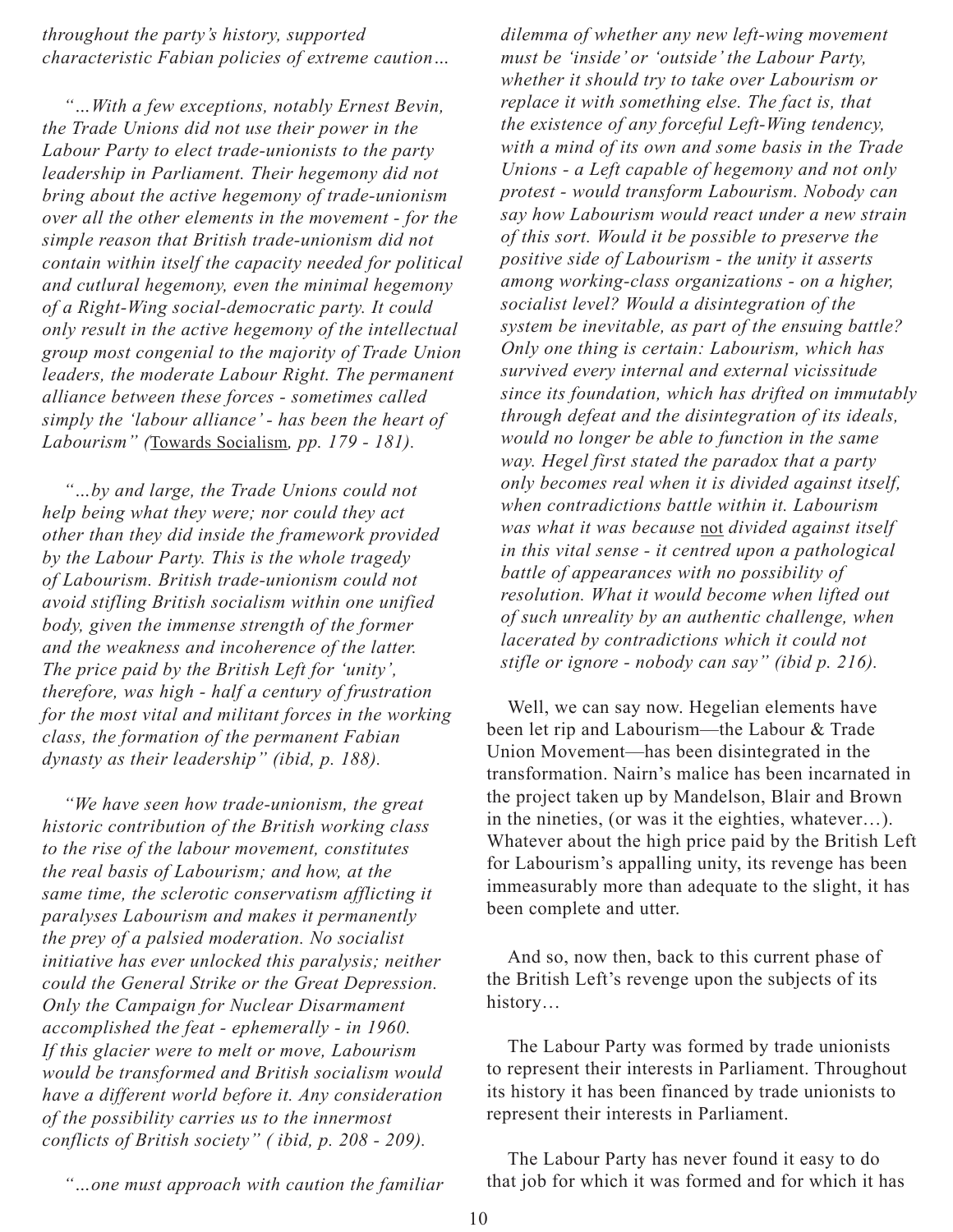throughout its history been very well paid.

During its last eleven years in government, despite accepting and spending trade union donations, the Labour Party has not represented the interests of trade unionists. It has not attempted to represent the interests of trade unionists. It has not even pretended to care about the interests of trade unionists. All its behaviour as a Parliamentary Party and a government has been entirely to the contrary.

In 1997, addressing the first Trades Union Congress since Labour's landslide election victory, Prime Minister Blair made it clear that what he and his Iron Chancellor had been telling the party, the unions, the country and the world was not an elaborate hoax. In a glorious overturning of a tired old cliché Tony the Piper told his paymasters not to even think about trying to call the tune. In no uncertain terms he called the tune himself. And not only his tune that they imagined they had paid for. He also called their tune for them:

*"By your actions let's make it impossible to dismiss trade unions as old fashioned, defensive, anti-progress, activist dominated. This is the agenda I want to work on with trade unions between now and the new year. An agenda to build unions that are strong and relevant for the 21st century. A democratic, accountable union movement that can be a true partner with government and business."*

John Edmonds, then general secretary of the GMBU, had said at Conference of one of the favourite notions of Blair and Brown, the Flexible Labour Market:

*"When I hear the Labour government using Tory phrases, I shiver a little".*

Blair replied:

*"We will keep the flexibility of the present labour market. And it may make some shiver, but I tell you in the end it's warmer in the real world".*

Well we're near the end now, the labour market is flexible to be sure and the real world is warm and getting warmer by the hour.

Throughout his speech Blair made it clear that he would not tolerate any return to the seventies, when

politicians had to take account of the power of trade unions. Oh no

*"We will not go back to the days of industrial warfare, strikes without ballots, mass and flying pickets, secondary action and all the rest."*

*"Modernise your political structures as we have done in the Labour party. Influence with this government and with me is not determined by anything other than the persuasiveness of your arguments.*

*"The old ways—resolutions, the committee rooms, the fixing, the small groups trying to run the show—have no future.*

*"New trade unionism - that is your aim. Partners for progress. That is your slogan.*

*"Let's build trade unions that are creative, not conservative, that show they can work with management to make better companies.*

*"Unions that people join not just out of fear of change or exploitation, but because they are committed to success.*

*"Unions that look forwards, not backwards, that support workers as they are, and foster the adaptability they need to be secure in a competitive and fast changing world."*

And, with a few minor exceptions, the trade union leaders in Congress assembled welcomed being put in their place and told how to order their affairs.

Bill Morris, general secretary of the Transport and General Workers Union, said:

*"It was a very measured speech. He has removed any doubts that he wants trade unions to be part of government projects. He wants a transparent relationship built on democratic values."*

That was eleven years ago when the project that began for the Left with its defeat of the Social Contract and smothering of an incipient movement for workers' control finally realised itself as a Socialist Society government that stood for the first time in history on its own feet, completely free from any feelings of obligation to Old Mortality. Its project,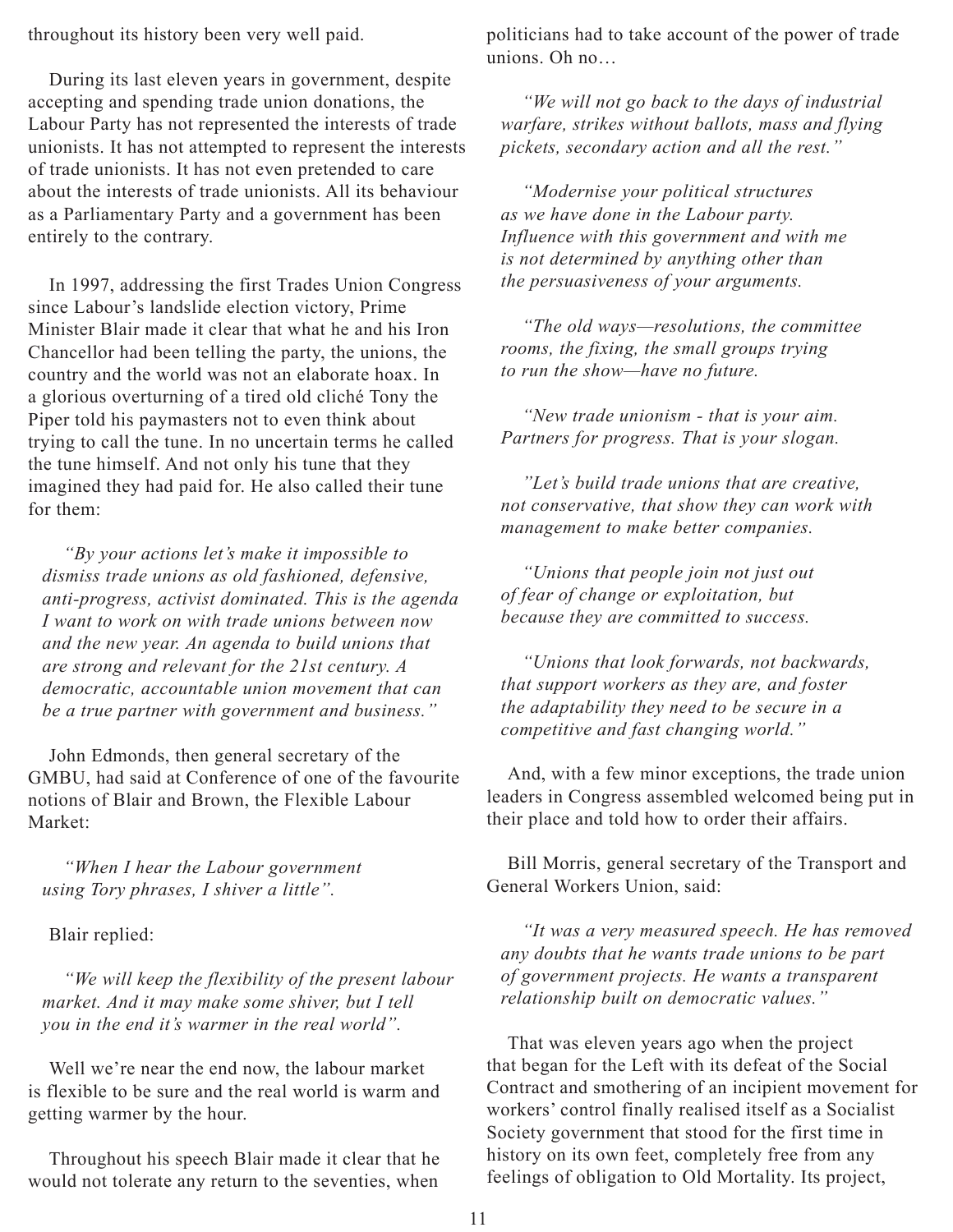so succinctly announced to the TUC by the chief of its co-founders (New Labour, New trade unionism, Partners for progress), has now succeeded completely.

In the course of New Labour, New trade unionism has been achieved. The TUC at Brighton this month (written September 20th) showed that it has become and will remain, precisely the working class voice any government at all would be delighted to listen to and ignore.

TUC General Secretary Brendan Barber spoke to the Conference theme of fairness and equality which under whatever precise headings is also the theme of the Labour Party Conference (which has just this day begun). The substance of his speech was that the current economic crisis is not the fault of the British Government. This was the substance of speeches on the first day of the Labour Party Conference from Gordon Brown, Alistair Darling and Ed Milliband. Barber went on to blame the crisis on the banks, as did Brown, Darling and Milliband. Barber drew attention to particular scandals which the Labour Party is either in the process of addressing or has, on the first day of its Conference, pledged itself to address: agency workers and notional self-employment. And he called, as the Labour Conference just now is calling, for such equality and fairness as will *"inspire again the imagination of ordinary people, showing what a Labour government is for"*.

The Blair-Brown Project which has succeeded in modernising New Labour and New Trade unionism in a Partnership for Progress has succeeded also in leaving the British working class without any form of organisational expression.

Ed Miliband has just told the Labour Party in Conference at the renamed Free Trade Hall in Manchester that it has four Big Causes in a campaigning agenda centred on making this country *"more fair and equal"*. Those Big Causes are further education, child care, long-term care for the elderly and, *"biggest challenge of all"*, Climate Change. The core political and economic interests of the working class do not appear anywhere in Miliband's little list; they are of as little interest to New Labour now as ever they have been in the long years of the Project.

The Labour Party is at most one more Conference away from electoral meltdown. Its destruction cannot come quickly enough or completely enough for us.

New Labour is a virus that must be eradicated before a party politics of the working class interest can be rebuilt in Britain.

Something similar had to be undertaken when last the Labour Party was taken over by the fads and fantasies of Left-wing enthusiasts. And at that time it could be achieved within the structures of the Labour Party. But, as we have seen, in 1931 Ernie Bevin was at the head of the Transport and General Workers' Union and Walter Citrine was General Secretary of the TUC. In 2008 everything is in its own terms New and New Trade Unionism is in no fit shape to rescue its Partner in the Progress Project. New Labour is taking New Trade Unionism with it down the tubes.

#### *New Trade Unionism as outlined by Brendan Barber at the Trades Union Congress in Brighton in September 2008.*

*"Congress, I believe the case for fairness is as relevant now as it ever has been.*

*"And I'm convinced that argument—for fair employment, fair tax and a fair distribution of wealth and opportunity—is not just morally compelling, it is also the way to electoral success.*

*"So this week we will keep pressing for change; asserting what for us is a core value.*

*"And make no mistake: throughout our history, fairness has been the lifeblood of the labour movement.*

*"Fairness is what inspired trade unionists, socialists and progressive reformers to campaign for a universal old age pension a century ago.*

*"Fairness is what drove Aneurin Bevan to create our NHS 60 years ago, delivering free healthcare for all despite bitter opposition from the conservative establishment.*

*"And fairness is what motivated ordinary people the world over to march together, campaign together and stand together to help defeat the obscenity of apartheid.*

*"Now, in the first decade of the twentyfirst century, it is our duty to write*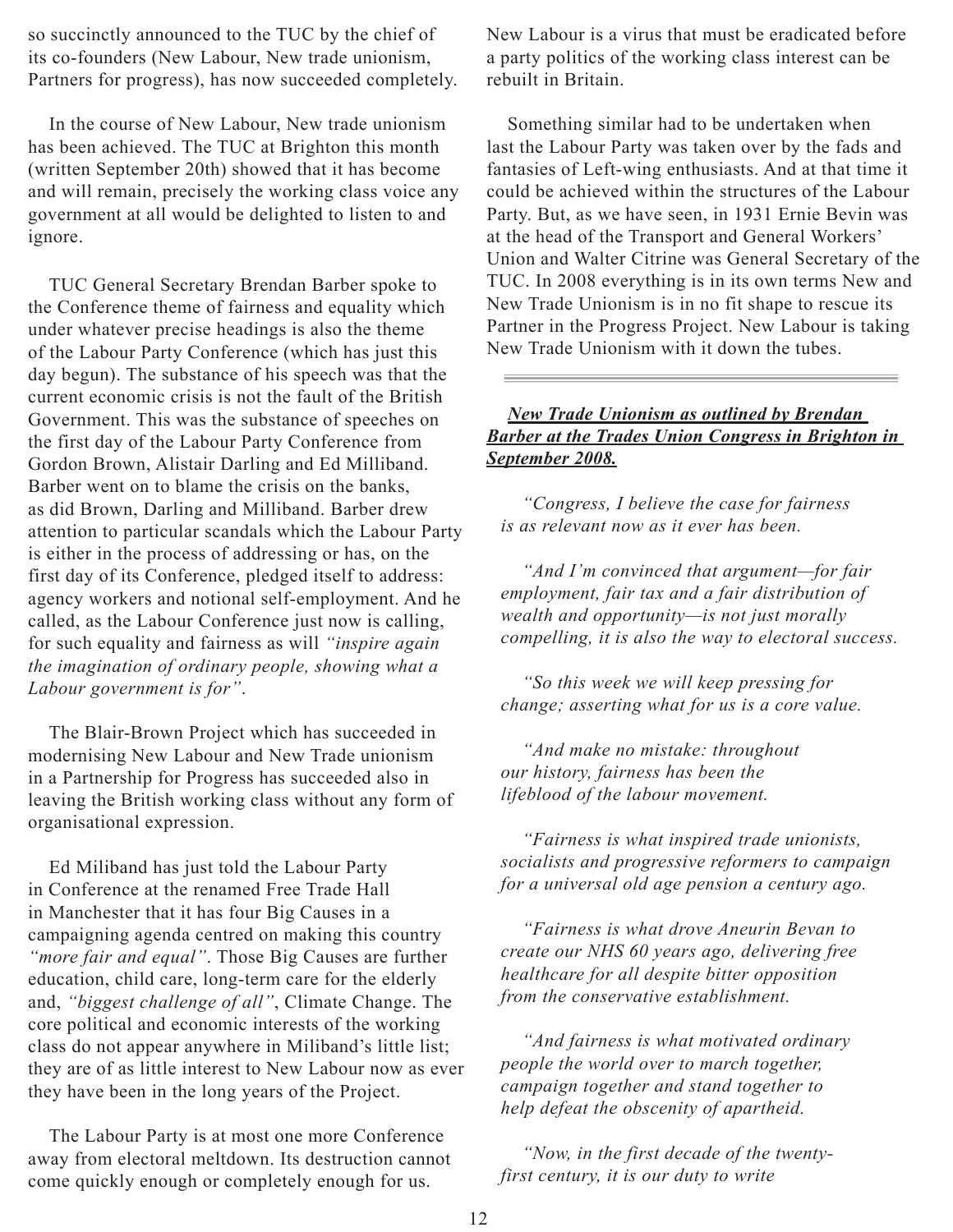*the next chapter in that story.*

*"Only by being fairer can Britain be stronger; and only by being stronger can Britain make the world fairer.*

*"And if we can win that argument—if we can win the hearts and minds of politicians and public alike—then I believe we can win a better future for all our people.*

*"Thanks for listening."*

New Labour and its creature, New Unionism, have brought the Labour and Trade Union Movement to an inevitable, irrevocable, conclusion. The Party's Over.

Further to this exercise of ours (our own Project, so unlike that of the Newstatesmen of New Labour), having uncovered the negative side of Blairism in its Left-Wing anti-Labourism we really should, for completeness' sake, have a run around its positive side, the Liberalism of it all, what Bevin was getting at when he thundered that the Labour Party was not Keir Hardie's but was out of the bowels of the T.U.C.

Hardie set out his political programme when standing as an Independent Labour candidate (not an ILP candidate, the ILP was not founded until 1893) at Mid-Lanark in 1888. He had first offered himself as a candidate for selection by the Mid-Lanark Liberal Association but withdrew his name from the official list because the Executive of the Association had preempted the members' decision.

His original letter to the Liberal Association…

*"…claimed that he had all his life been a Radical of a somewhat advanced type, and from the first he had supported Mr. Gladstone's Home Rule proposals" (*J. Keir Hardie*, by William Stewart, London, 1921, p. 37).*

In his election address he said:

 *"I adopt in its entirety the Liberal programme agreed to at Nottingham, which includes Adult Suffrage; Reform of Registration Laws; Allotments for Labourers; County Government; London Municipal Government; Free Education; Disestablishment. On questions of general politics*  *I would vote with the Liberal Party, to which I have all my life belonged" (quoted, ibid, p. 37 - 38).*

That said, he declared that, in the event of a difference between the Liberal Party and the Irish Party, he would vote with the Irish, and added *"I am also strongly in favour of Home Rule for Scotland…"* (ibid).

The substantial distinction he made between himself and the Liberal Party was on class grounds of a sort:

*"…What help can you expect from those who believe they can only be kept rich in proportion as you are kept poor?…I ask you therefore to return to Parliament a man of yourselves, who being poor, can feel for the poor, and whose whole interest lies in the direction of securing for you a better and happier lot?" (quoted ibid, p. 39).*

Ramsay MacDonald, who at that time was Honorary Secretary (living in London's Kentish Town) of the Scottish Home Rule Association, and a Liberal, wrote to Hardie, saying:

*"…let the consequences be what they may, do not withdraw. The cause of Labour and of Scottish Nationality will suffer much thereby. Your defeat will awaken Scotland, and your victory will reconstruct Scottish Liberalism" (quoted ibid, p. 40).*

Hardie lost that election and formed the Independent Labour Party in 1893. In 1894 he contributed an essay to a book, The New Party edited by Andrew Reid.

In 1885 Reid had edited a book entitled Why I Am A Liberal: Being Definitions and Personal Confessions of Faith by the Best Minds of the Liberal Party. In 1894 he was part of a progressive movement of disillusion with the Liberal Party which was looking for something New that was recognisably something of a chip off the old block.

In his Preface to The New Party he wrote:

*"The New Party must necessarily include in its form and policy something more than the labour idea. It must not be confounded with the Independent Labour Party. Its body is being grown—it cannot be made. It will become the most comprehensive, picturesque, historical, ideal, ethical, political party which has ever stepped foot upon God's earth. Universal as well as National, its commanding and baptizing objects are SOCIAL. IT IS THE PARTY*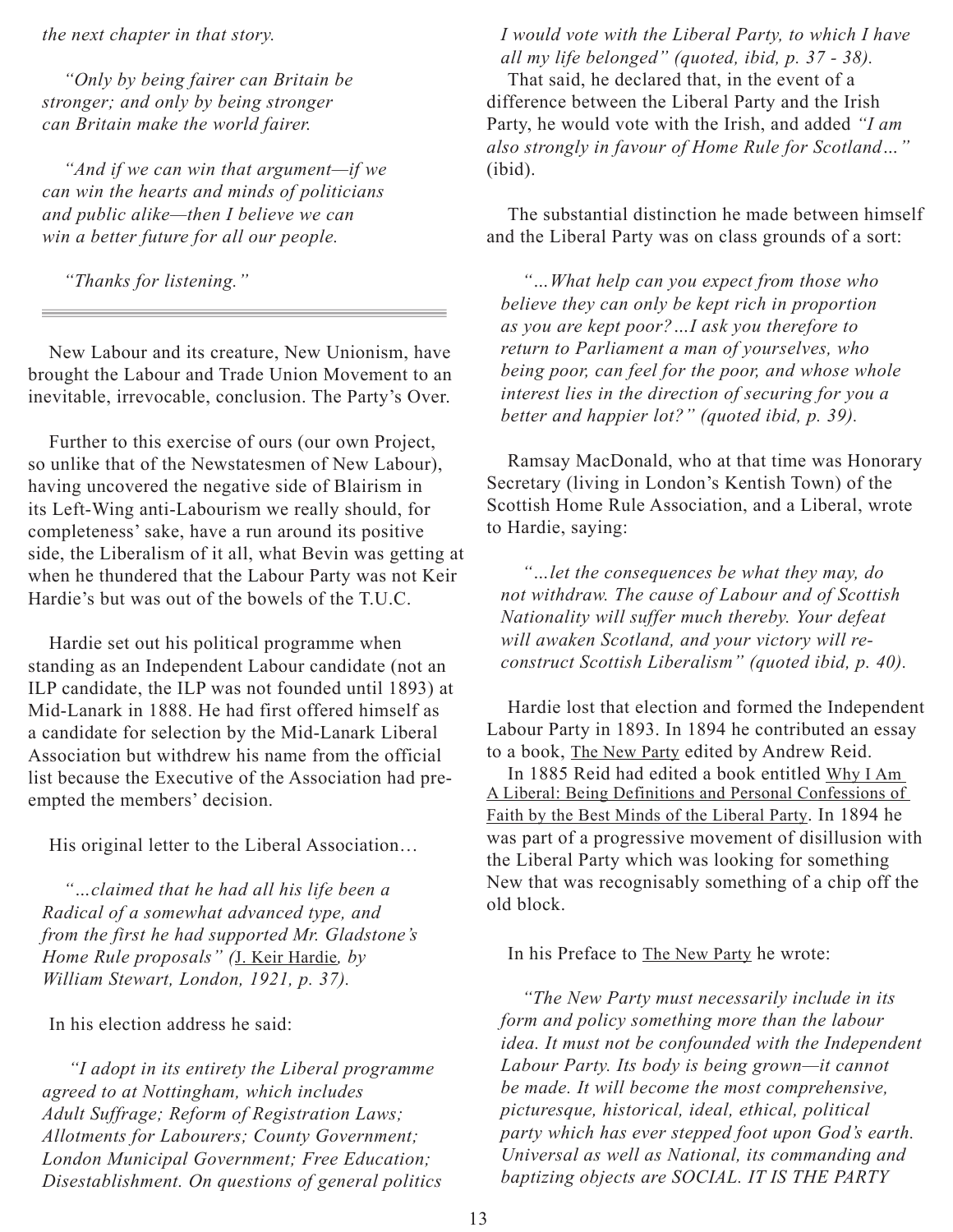*OF THE INSPIRED PEOPLES" (*The New Party*, edited by Andrew Reid, London, 1894, p. XIV).*

This was not a frivolous thing. It involved serious people who were making serious efforts to position themselves in what was seen, since the failure of Gladstone's Home Rule Bill, as the last days of His Party.

In his piece The New Party In The North, Clarion editor and leading member of the ILP, Robert Blatchford, author in 1893 of the immensely influential Merrie England, who knew the mood of the people whereof he spoke, wrote:

*"There is now, in the North of England, a party of progress; and, which is of more value and significance than the existence of any party, there is, blazing or smouldering amongst our densely populated districts, a new enthusiasm; almost a new religion.*

*"The party, indeed, can hardly claim the name of party yet. It is scattered, it is badly organised, it consists of many and somewhat incongruous elements; resembling more a number of isolated clans in revolt than a unanimous people banded for revolution. I will speak of this body or party first…*

*"The New Party, somewhat inaccurately called "The Labour Party," is largely Socialistic. Broadly speaking, its component parts are five. There are the Social Democrats, the Fabians, the Labour Church, the Independent Labour Party, and the unattached supporters of "The Cause." Of these constituent bodies the oldest is the Social Democratic Federation; the youngest, and, perhaps, the most progressive, is the Independent Labour Party. But the largest, and, speaking generally, the most intelligent, earnest, and unselfish, is the great mass of new converts, who, for various reasons, have not joined any organisation" (ibid, pp. 12 - 13).*

In the 1890's the political ground that the Whigs of the great Liberal Party had occupied for 200 years was falling vacant. And a New Liberal Party, for the moment calling itself the Independent Labour Party, was laying claim to the title deeds of that Bleak House. Keir Hardie was squatter-in-chief:

*"What was good fifty years ago is to-day the stumbling-block in the cause of progress.* 

*For Liberalism remains what it was, whilst the issues have changed. There is no need now to fight the battle of the franchise. Our fathers did that, and to-day only the details remain to be adjusted" (*The Independent Labour Party*, by Keir Hardie, in The New Party, p. 375).*

*"For a time the Lancashire factory hand and miner voted largely Tory as a dumb protest against the growing oppression of his Radical employer. Now he finds himself as a Tory mostly in the same camp with his employer at election times, and he is casting about in his mind for an explanation. If he votes Liberal, it is for an employer; if he votes Tory, it is for an employer. And so, the fulness of time having come, the idea of a New Party which will not be an employers' party, has taken hold, and has been baptized as the Independent Labour Party" (ibid, p. 376).*

*"The business of the New Party is to do battle with Toryism. Before it can get to close quarters with the*  forces of reaction it must first clear from the path the *impediment behind which Toryism shelters itself. The chief impediment is the Liberal Party" (ibid, p. 377).*

*"If the Liberal Party were the rank and file, or even some of the members of the party in Parliament, the advice to trust that party would be all right. But these are not the party. These are the crutches on which the real party lean for support. The policy of the party is not shaped to suit the wants of the rank and file, but to catch their votes. It is the interests of the landlords and the capitalists who are in the party which decide its policy. So long as the workers can be kept divided over Disestablishment and the like, the landlord and the capitalist are safe in the enjoyment of their ill-gotten gains" (ibid pp. 380 - 381).*

*"From the ruins of Liberalism will rise the New Party with a nation behind it, and the final battle of the workers for their own emancipation will be entered upon. It is not my province to forecast the future, but it does not require the gift of a seer to tell that those will be troublous times. Liberalism has gone on shedding section after section of those whose interests were being endangered by the policy which in self-defence it has been from time to time compelled to adopt. The last great final change will come when the I. L. P. brings Liberalism face to face with Socialism as the only*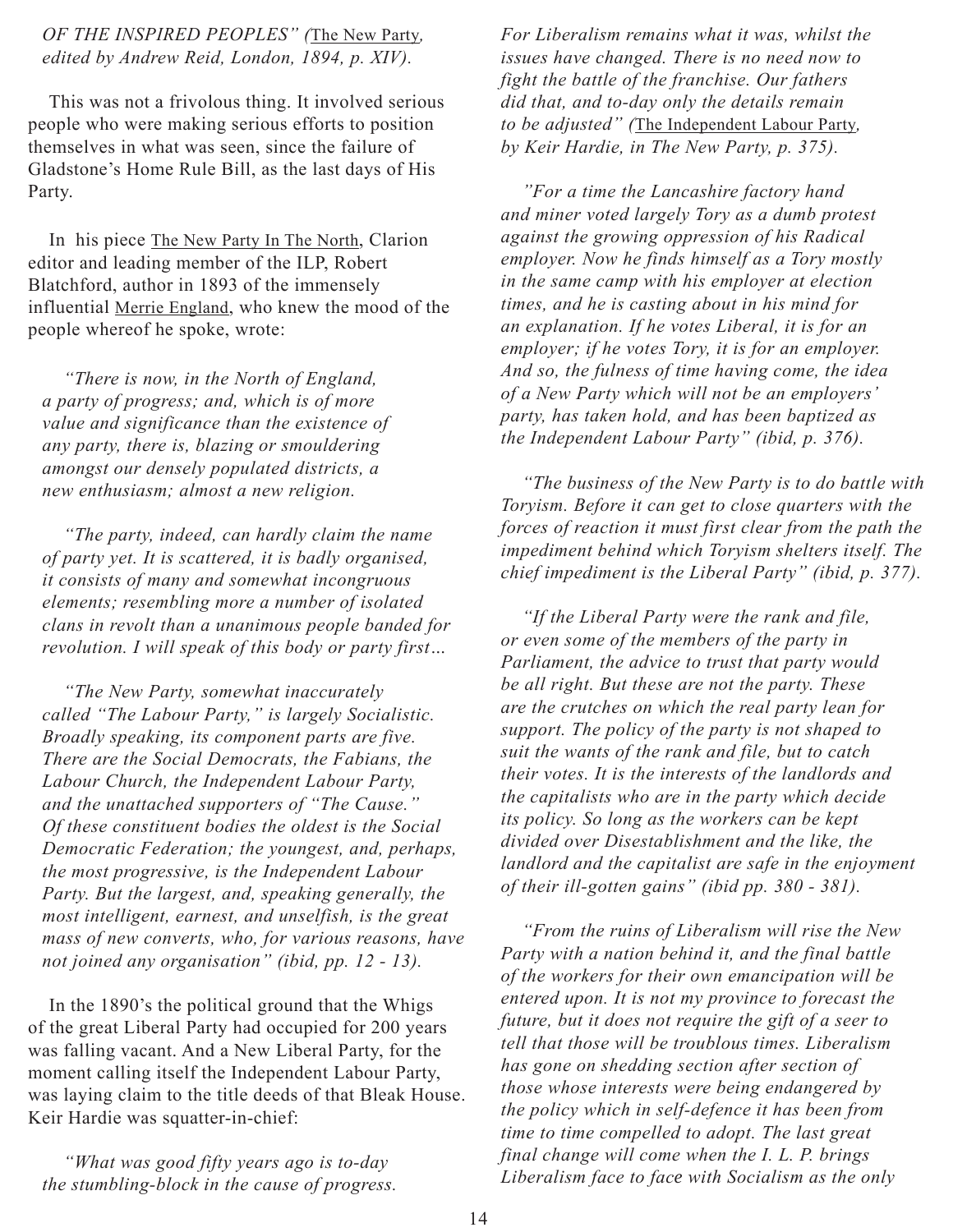#### *alternative to extinction" (ibid, pp. 382 - 383).*

But, despite the best efforts of the ILP and dissident Liberals their New Liberal Party did not fall neatly from the mix to neatly replace its senile parent. One of the causes of Radicalism, Old and New, was Trade Unionism. So Trade Unionism was added to the mix and, great lumbering bulk of a hulking real world thing as it was, it spoiled the dream.

In hindsight Hardie's Independent Labour Party which loomed so large at that time was only the largest of the Socialist Societies which came together in February 1900 on the basis of a resolution adopted by the Trades Union Congress in 1899 to hold a conference to find *"a better representation of the interests of Labour in the House of Commons"* (from the text of the resolution moved by the Amalgamated Society of Railway Servants and the National Union of Dock Labourers—The NUR, successor to the ASRS published Will Craik's book, an extract from which precedes this editorial.). The T.U.C. took the immediate initiative and then allowed the Socialist Societies to make the conference arrangements and determine its agenda.

At the outset the Labour Representation Committee was dominated by the Socialist Societies. It was all talk and the ILP talked loudest of all. So, at the outset the LRC was dominated by the Independent Labour Party.

The first resolution at the LRC's founding conference (by R. W. Jones of the Upholsterers and Paul Vogel of the Waiters) moved that *"…this Conference is in favour of the working-classes being represented in the House of Commons by members of the working class as being the most likely to be sympathetic with the aims and demands of the Labour Movement"* (quoted in A History of Labour Representation by A. W. Humphrey, London, 1912, p.144).

Maverick Liberal M.P. John Burns and the ILP's George Barnes (who was secretary of the Amalgamated Society of Engineers) moved an amendment favouring *"…working-class opinion being represented in the House of Commons by men sympathetic with the aims and demands of the Labour Movement and whose candidatures are promoted by one or other of the organised movements represented at this Conference"* (quoted, ibid p. 144). Burns stood

to declare he was *"getting tired of working class boots, working-class trains, working-class houses, and working-class margarine"*. The LRC should not be *"prisoners to class prejudice, but should consider parties and policies apart from class organisation"* (ibid, p. 145). Having been further amended (to include the co-operative movement) Burns and Barnes' amendment was carried overwhelmingly (102 votes to 3, there were 129 delegates attending).

One up for the Socialist Societies. Hurrah the ILP!! But the Trades Unions were there, thinking *"workingclass boots, working-class trains, working-class houses, and working-class margarine"*. Then in July 1901 the Taff Vale judgment by the House of Lords changed everything:

*"This case arose from a strike in August 1900 on the Taff Vale railway in South Wales…The decision of the House of Lords was of great importance, because it determined that the funds of a trade union were liable for damages inflicted by its officials…*

*"It did not take union leaders in general very long to realize the crippling effects of this decision on their own prospects of successful strike action in the future. It is true that there were a few who thought that some good might come from the recognition of trade unions as legal corporations, for they would presumably be able to enter into legally enforceable agreements with their employers. But the great majority at once concluded that the disadvantages outweighed the advantages…*

*"The reaction of the great bulk of union leaders to this state of affairs was naturally very hostile. One result was that they gave a much warmer support to the Labour Representation Committee than had appeared likely upon its foundation in 1900…" (*A History of British Trade Unionism*, by Henry Pelling, 3rd. edition, pp. 123 - 124).*

Warmer support was grand and increased affiliations even grander. Warmer still though was the money. But that threw a grand big spoke in the wheels of the ILP's wagon.

In 1903 the fees paid to the LRC by affiliated unions and Socialist Societies were increased from 10s (50p) per thousand members to nearly £5. Trade union dues were going to fund the payment of Labour MPs and there had to be some means to ensure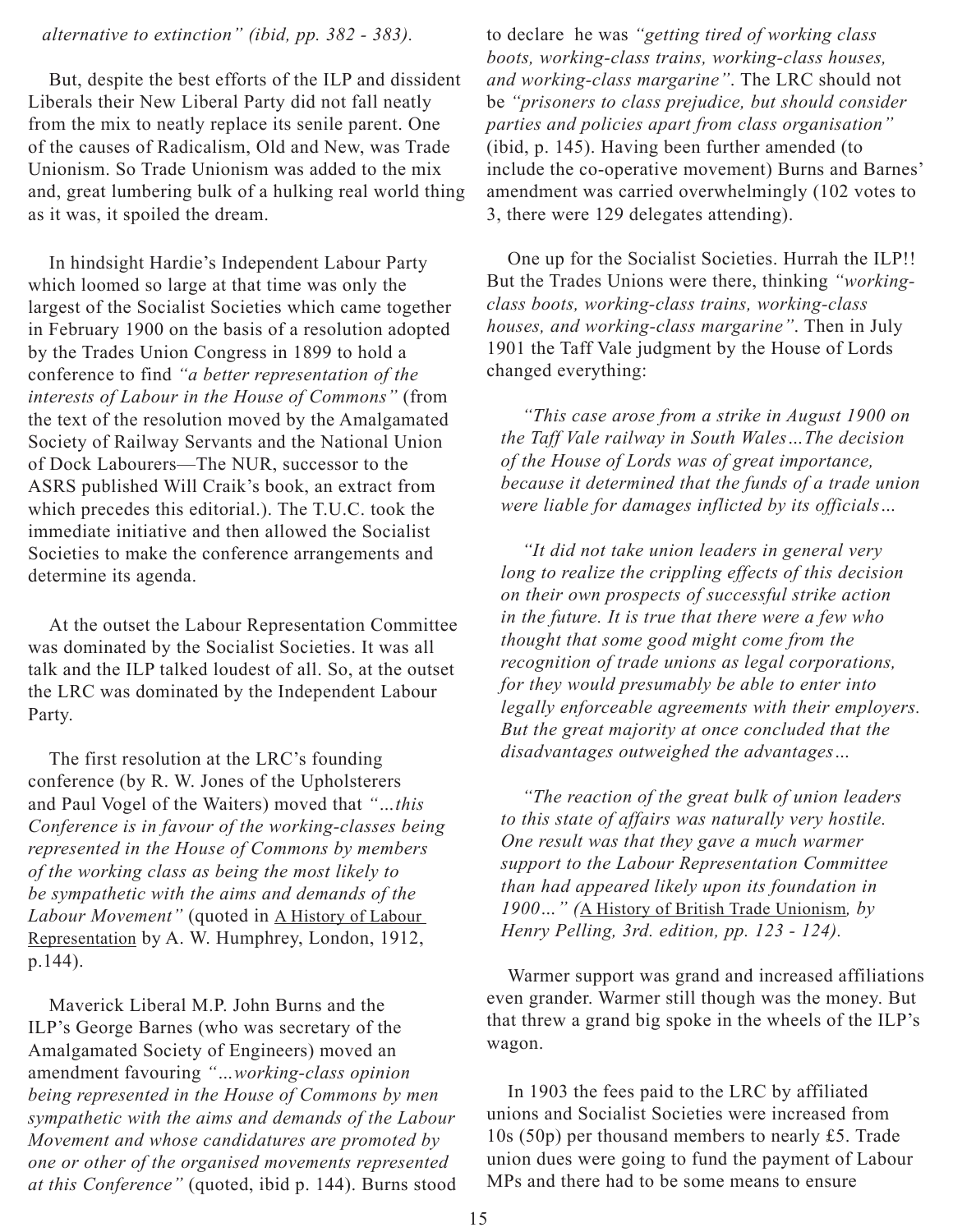value for money. The mechanism was simply found. Unions funded the Labour Party to whatever extent they wished by affiliating as many members as they felt they could afford. Obviously those affiliated members had to have a say, a vote, in Labour Party affairs, which could only be made effective at Party conferences by being wielded as a collective property by the responsible union officials.

Trade Union block voting was the end of the ILP's dream of New Liberalism. Cheated of their dream the Socialist Societies became a long suffering Left-Wing which seethed for a century and then under Mandelson, Brown and Blair finally achieved power. What we have seen since is chickens coming home to roost, puffed up with power and plans for revenge.

After becoming leader of the Labour Party in 1994, Tony Blair immediately began courting the Liberal Democrats, then led by Paddy Ashdown. There was an electoral imperative for this at the time – no one could have predicted the landslide of 1997. Blair feared that a Lib Dem Party, not under his control, could hold the balance of power in Parliament. He managed to subvert any such ambition by subverting Ashdown. Ashdown is well known for his status as an ex- Royal Marine. But Menzies Campbell, in December 2007, exposed him also as an agent of MI6.

Blair, more importantly was also attracted, not to the Lib Dems as such, but to what had been the old Liberal Party in its heyday at the end of the 19th century. He stated publicly that it was a matter for regret that Liberalism and Labourism had gone their separate ways in those early days. In that context the notion of the *"progressive consensus"* was reborn. Elements in the wider Labour Movement, especially those who had come from a Marxist background, began weaving a Lib-Lab political fabric, with the direct and the indirect encouragement of New Labour.

Tactical voting was one such campaign – to stop the Tories. The Institute for Public Policy Research was the main think tank. Some, like Martin Jacques, seemed to believe in a consensus between social liberalism and social democracy. But that was not at all what the new consensus was about. It was about economic liberalism being reconnected with social liberalism. Social democracy, never mind socialism, was what was to be replaced.

In the event, Labour won by a massive landslide

in 1997 and Blair had no need to deal with *"wishywashy"* liberals. Ashdown was seen alright and was made Colonial Governor of Bosnia. In January last, Gordon Brown suggested that Ashdown join the Labour cabinet. But Ashdown was then in line to become Colonial Governor of Afghanistan and turned down the offer. In the event he was vetoed by President Karzai. (It would seem that the puppets are beginning to cut some strings both in Afghanistan and in Iraq.

Blair decided that he could remake the Labour Party alone in the image of the old Liberal Party. The party of imperialism, war, and English individual liberties. Gordon Brown was the co-architect of these policies. And his speech to the 2008 Labour Party Conference emphasised this:

*"New Labour has always been at its best when we have applied our values to changing times. In the 1990s Tony and I asked you to change policy to meet new challenges. We are and will always be a pro-enterprise, pro-business and pro-competition government. And we believe the dynamism of our five million businesses large and small is vital to the success of our country. But the continuing market turbulence shows why we now need a new settlement for these times - a settlement that we as a pro-market party must pursue. A settlement where the rewards are for what really matters - hard work, effort and enterprise. A settlement where both markets and government are seen to be the servants of the people, and never their masters, Where what counts is not the pursuit of any sectional interest but the advancement of the public interest - and where at all times we put people first. Let us be clear the modern role of government is not to provide everything, but it must be to enable everyone.*

*"With Britain's great assets - our stability, our openness, our scientific genius, our creative industries, and yes our English language - I know that this can be a British century and I'm determined it will be… And why do we always strive for fairness? Not because it makes good soundbites. Not because it gives good photo opportunities. Not because it makes for good P.R. No. We do it because fairness is in our DNA. It's who we are - and what we're for. It's why Labour exists.*

*"I don't believe Britain is broken - I think it's the best country in the world. I believe in Britain. And stronger together as England, Wales, Scotland and*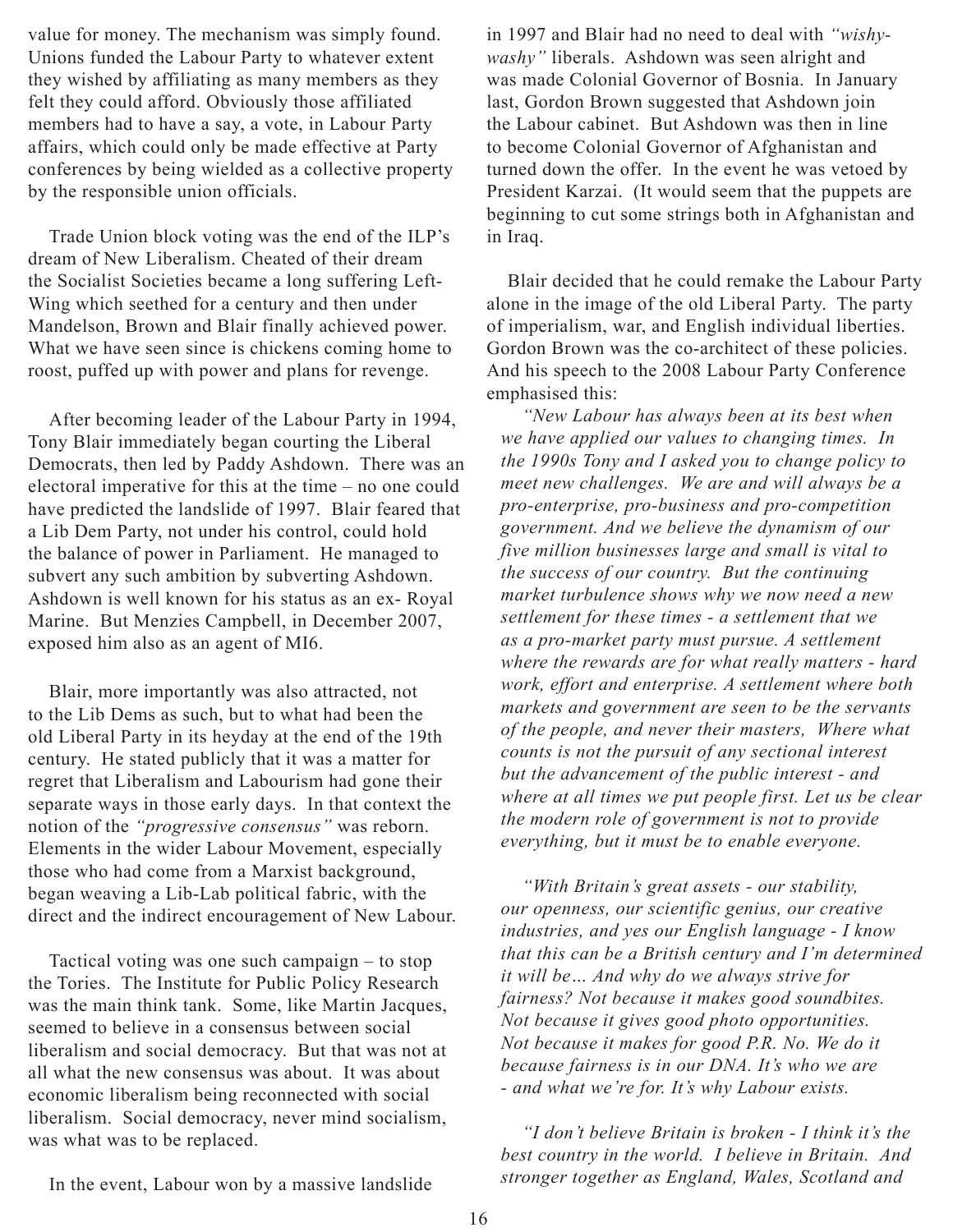*Northern Ireland we can make our United Kingdom even better. And ours is a country full of heroes. And we pay special tribute to the heroism of our armed forces, as Des Browne said yesterday - to their service and sacrifice in Iraq and in Afghanistan and in peacekeeping missions around the globe. Quite simply the best armed forces in the world. And David Miliband, Douglas Alexander and I will do everything in our power to bring justice and democracy, to Burma, to Zimbabwe and to Darfur."*

At the moment of one of its deepest crises, Gordon pledges his commitment to the market system. His patriotism, echoing Blair's farewell speech, is based on genetics. The English, since the Scots seem to have other ideas, can once again feel that they are nature's, or God's, gift to the world and go about re-ordering it as their manifest destiny.

Ed Milliband had the following bit of nostalgia to transmit to the Labour Conference:

*"And you know its a hundred years since a progressive government brought in a new system of old age pensions in this country. A hundred years since they decided that the risk of being poor in old age was a risk that was too big for people to bear on their own. We need a government of equal radicalism. A manifesto of equal radicalism when it comes to the system of long-term care in this country, and it will be the next Labour manifesto. And then the biggest challenge of all, the challenge of climate change…"* 

Clearly reading from the same hymn sheet the General Secretary of the TUC, Brendan Barber, could not speak about pensions without looking back to the Liberal Government of 1906…

*"We've won major pensions' reform so that in the future every employer will have to contribute to their workers' pensions—and what better way for us to mark the one hundredth anniversary of the Old Age Pensions Act won through the campaigning of previous generations of trade unionists?"*

Nye Bevan got one favourable mention in relation to the NHS at the Labour Conference but the great Labour – trade union revolution of 1945-51, as usual, was like it had never happened.

length from TUC General Secretary Brendan Barber. Barber showed that he was also on message as to why there should be good living conditions in Britain:

 *"Only by being fairer can Britain be stronger; and only by being stronger can Britain make the world fairer"*

Brown's possible stumbling block in the trade unions on his road to 1906 (or 1914) is clearly taken care of. Reforms will now be all for the *"right"*  reasons. In its *"bite page"* history series, the BBC explains the reasons for the Liberal reforms of the Asquith – Lloyd George period. The Boer War had shown that there was a chronic shortage of men fit enough for military service. Germany was becoming too competitive because of the development of *"progressive social development"* pushed by the Social Democrats. There was a need for greater state regulation and interference to stem Britain's decline as a world power. The British working class was taking to socialism and socialism was international.

Socialism is not likely to be on the cards any time soon, but the rest of the reasons apply in Brown's Britain. Socialism has in any case been utterly subverted. The middle class liberals who have dominated the Labour Party since well before Blair took over have equated socialism with liberal reform. Reforms, in such areas as housing policy, gender, homosexuality, race, etc., may or may not be good things in themselves. But they have always been things in themselves without regard for social consequences, and certainly without regard for the working class interest – which is primarily about cutting back the system of wage labour and trying to abolish it.

But anyone with an interest in that is denounced as a right wing trade unionist, old fashioned and a lot else. There was even a worry expressed on one the Labour blogs about the appointment of ultra-Blairite, Ray Collins, as Party General Secretary, because he had previously worked for the union Unite.

Brown, of course, has electoral problems, and probably cannot go it alone as Blair did. So once again feelers are being put out to the Lib Dems. This time the project is more manageable as the *"sandal wearers"* have mostly been displaced by Nick Clegg's yuppies.

All of this may make depressing reading for

Earlier in this editorial we have quoted at some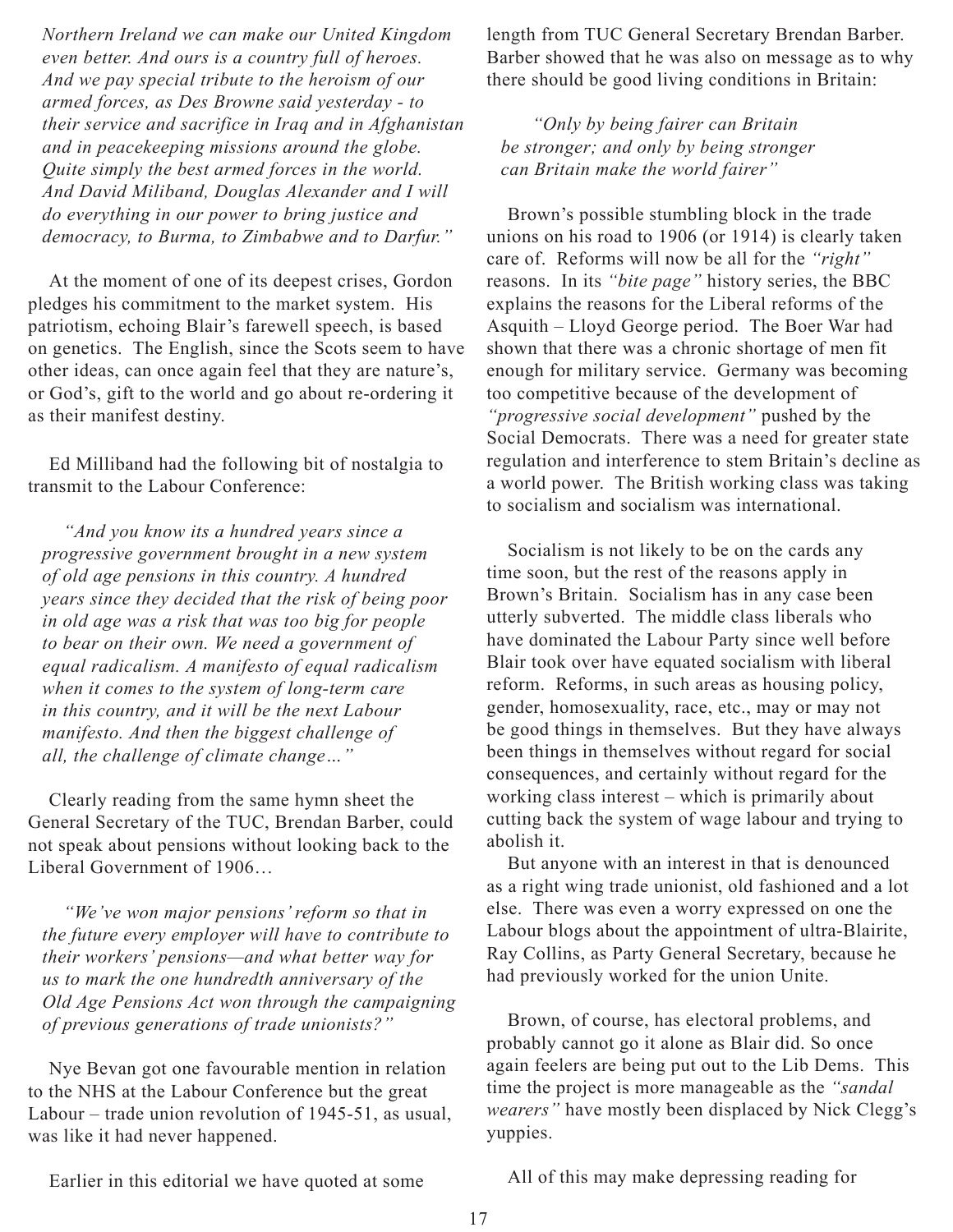<span id="page-17-0"></span>British Socialists – especially those in England. But nothing at all can be done unless they know where they are starting from. The Labour Party is wedded to economic liberalism and foreign adventurism and the sooner it is destroyed the better. The bulk of the left is just as keen on foreign adventures except for arguments about who should most be interfered with and when. The trade unions are useless as long as they are attached to the Labour Party and helping it to pay off its  $£17.5$  million debt – let alone pay for the next election. Support for the destruction of the Labour Party and unconditional support for anyone who opposes Britain's foreign adventures – that should be as good a starting point as any.

*"A political party can never substitute industrial organisation but only serve its development. So soon as this development has reached a stage where it ceases to be served by the hitherto existing political* 

*party, then the task of constructing a higher form of political organisation must be taken up. It is with the Labour Party as with the craft unions. The latter are not the highest attainable type of industrial organisation. The Labour Party is not the 'last word' in Labour politics. It is rather the last attempt to make capitalist politics serve Labour." (Will Craik, National Union of Railwaymen, 1916)*

Will Craik had it right. The Labour Party never was the last word in Labour politics. It was a last attempt to make capitalist politics serve Labour and it has finally, after a great deal of success along the way, come crashing to an inglorious and complete full stop.

There is as yet no saying what form of organisation will be built by the working class to replace the Labour Party. For our part we'll be working to ensure that whatever it is has room for *Bolshevik* in the title.

## *Workers Of The World*

*A Song by Jim Connell, who also wrote The Red Flag. The tune is Lillibulero*

Stand up, ye toilers, why crouch ye like cravens? Why clutch an existence of insult and want? Why stand to be plucked by an army of ravens, Or hoodwink'd forever by twaddle and cant? Think of the wrongs ye bear, Think on the rags ye wear, Think on the insults endur'd from your birth; Toiling in snow and rain,

- Rearing up heaps of grain,
- All for the tyrants who grind you to earth.

Your brains are as keen as the brains of your masters,

In swiftness and strength ye surpass them by far; Ye've brave hearts to teach you to laugh at disasters, Ye vastly outnumber your tyrants in war. Why, then, like cowards stand,

Using not brain or hand, Thankful like dogs when they throw you a bone? What right have they to take Things that ye toil to make? Know ye not, workers, that all is your own?

Rise in your might, brothers, bear it no longer; Assemble in masses throughout the whole land; Show these incapables who are the stronger When workers and idlers confronted shall stand. Thro' Castle, Court and Hall, Over their acres all, Onwards we'll press like waves of the sea, Claiming the wealth we've made, Ending the spoiler's trade; Labor shall triumph and mankind be free.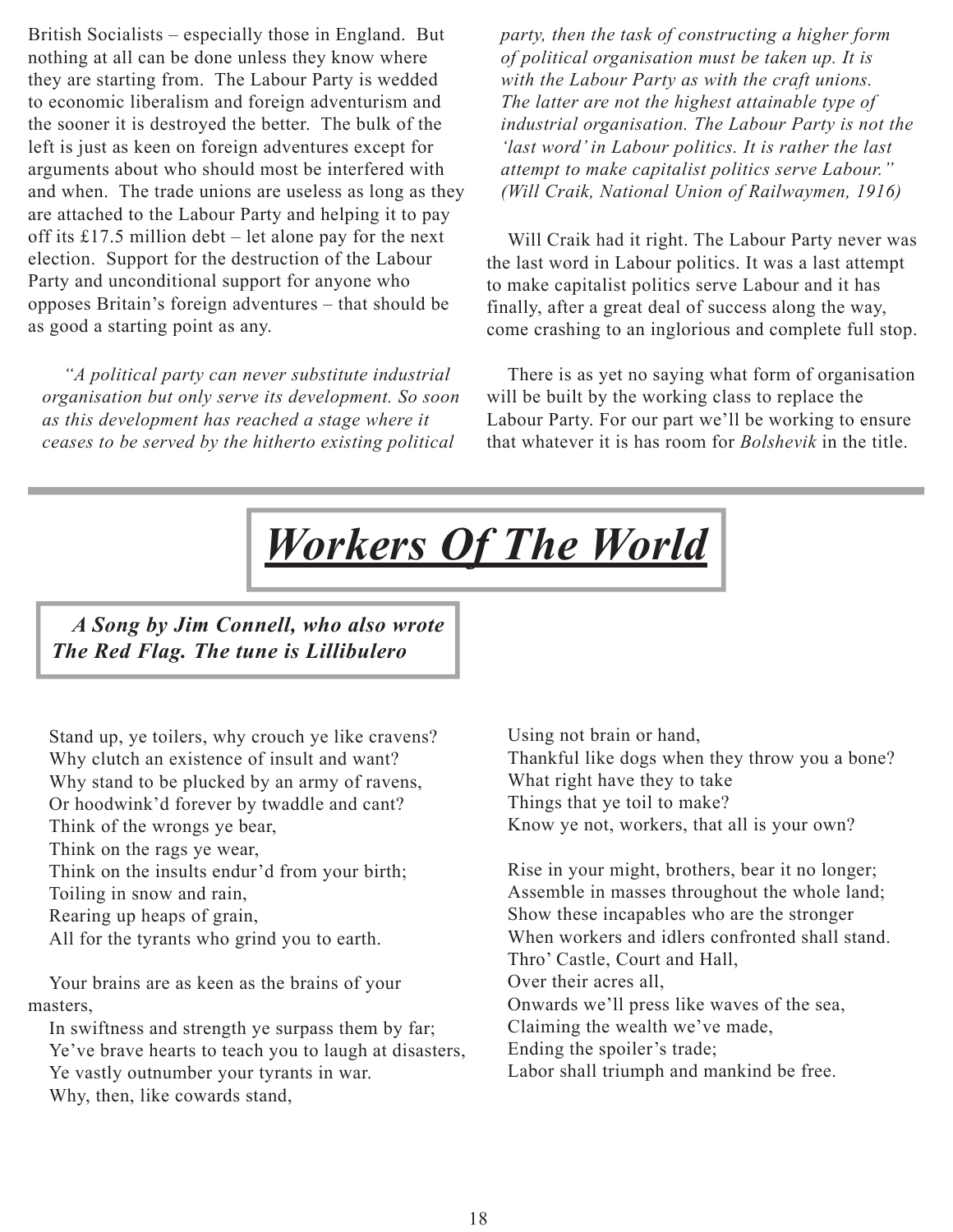# <span id="page-18-0"></span>**Institute Of Workers' Control**

### *Accountability and Industrial Democracy*

*(Evidence To The Bullock Committee Of inquiry)*

#### **Explanatory Note**

*The Institute for Workers' Control considers that the TUC's proposals for the establishment of supervisory boards in large firms (50 per cent of whose members should be elected by the rank and file organizations of trade unionists) needs strengthening in a number of ways. Of course, the key question about this scheme concerns the actual powers that would be placed in the hands of the worker directors/representatives. Trade unionists would be ill-advised to accept participation on terms which were in any way weaker than those to be put forward by the TUC. A diluted scheme would not represent 'partial' industrial democracy, but a retreat from democratic principles.*

*These are the main conclusions drawn in the memorandum of evidence presented by the IWC to the Bullock Committee, (which was established in order to consider the TUC's proposals on the need for an extension of industrial democracy). The memorandum, which follows, was drafted by Michael Barratt Brown and Ken Coates, following on an extended discussion within the Institute.*

#### *Foreword*

Some years ago, around 35 to be precise, it was suggested to me by a well-known Marxist scholar of that time, that I should take on the job of editing a trade union rank-and-file paper. At that stage of my life the idea frightened the wits out of me, so I returned the compliment by suggesting that my knowledge did not exactly fit me for the job and that he should undertake it. His reply was one that I have never forgotten. "I was educated at Cambridge, taking economics among other things, but I am no more fitted to edit a trade union paper than you would be to edit an academic paper for Oxford and Cambridge dons."

I took on the job. Whether or not I was successful is neither here nor there. I know that none of my workmates ever offered to replace me.

Some years later I happened to be a member of a negotiating team which was discussing with the management a plan to increase efficiency in the operation of our services to the travelling public.

After a number of meetings listening to the ideas and propositions of the management, I told them that I was tired of hearing their ideas, which sounded to me more like efforts to increase their profit margins rather than service efficiency, and went on to suggest that the trade union side should begin to put forward some ideas by doing some thinking on their own account.

The lads then agreed to a meeting among themselves and came armed with their own ideas: what a cock-up some of them made of their first challenge of having to think for themselves! Had we gone to the management with some of their ideas, the lads on the job would have murdered them. But, no matter. It was a new experience for some of them, and I like to think that they gained from it.

I believe that these two stories bear some relationship to the decision of the IWC to submit evidence to the Committee on Industrial Democracy and to the danger of separating theory and practice.

It is one thing to pose—as the TUC rightly does—such questions as the number of directors and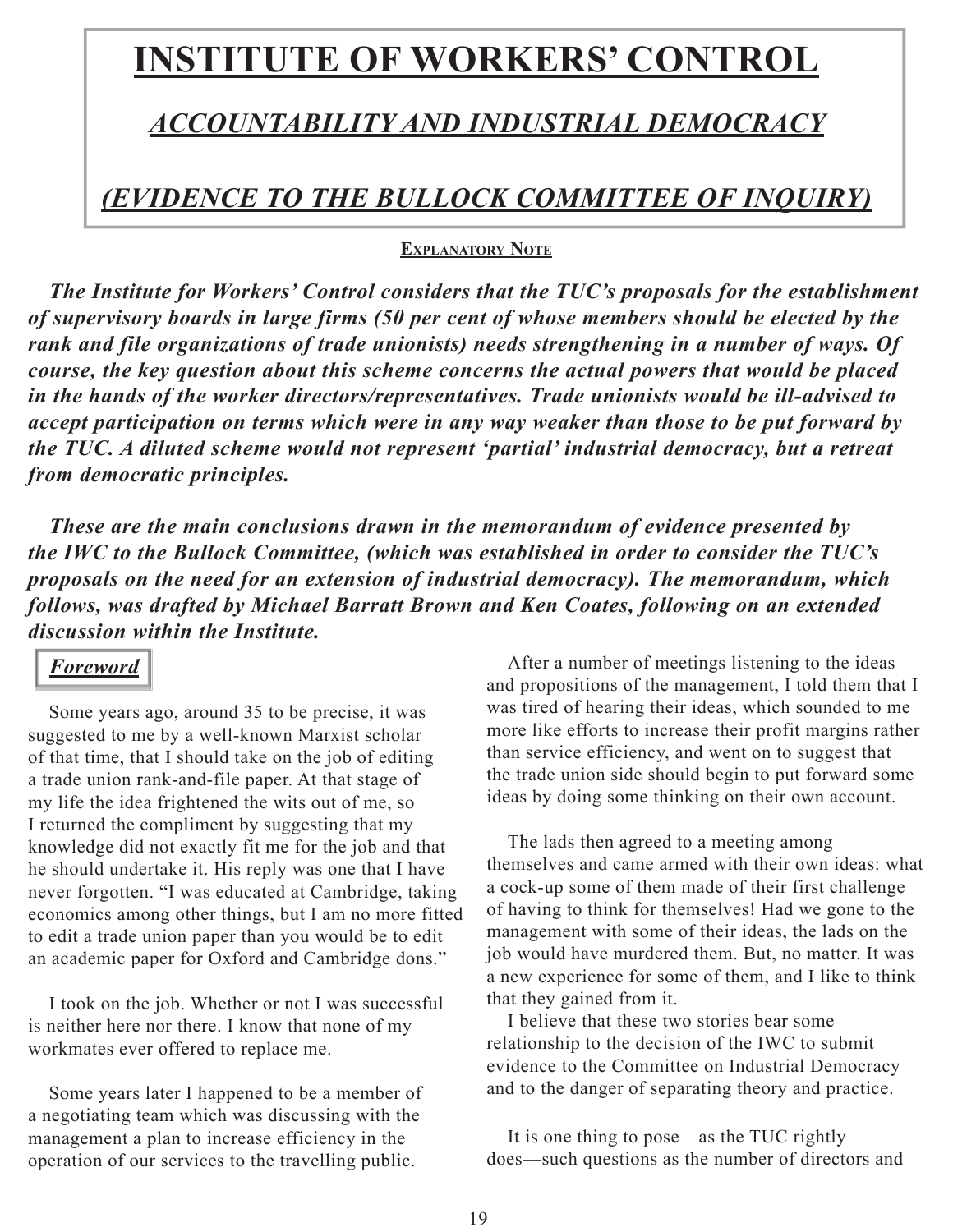shareholders, details of ownership, sales turnover, home and export sales, production material and machinery costs. All highly technical questions which will have to be grappled with and resolved: but of equal importance is the role, purpose and policy of trade union activists, shop stewards and convenors within Industrial Democracy.

Just as some of our active rank-and-file unionists may have difficulty in following or understanding some of the theoretical and academic arguments and submissions which have been made to the Committee, so, equally, many of our political academics may well fail to appreciate and understand the problems which will face trade union methods and organisation in industry.

In my view some of our academic experts are becoming unduly optimistic about the results that Industrial Democracy may being. For example, Roy Lewis in an article in Tribune on the proposals, quotes Tony Benn as once saying *"Nationalisation plus Lord Robens does not add up to socialism."*

Many of us, like myself, who worked within a nationalised industry for many years, will give a hearty *"Hear, hear"* to that view, apart from the fact that we could retort *"Industrial Democracy plus the TUC is not a short cut to socialism."*

It happens to be my view that the conversion to and interest in Industrial Democracy on the part of some of the politicians and national trade union leaders has come a trifle too suddenly. Some of them have allowed themselves to become divorced from the ideas and struggles of the shop floor, partly because of their dependence upon the machine and the establishment. While I will keep an open mind and am prepared to be persuaded that the Government and the TUC mean business, my experience stretching over fifty years in the trade union and labour movement compels me to say that if I were an active factory convenor at this stage in the game, I would prefer to play with a stick of dynamite than to play with the idea of becoming a member of a management board.

Perhaps I am being too pessimistic, perhaps we can hope that the experiences and knowledge gained over recent years by trade unionists as a result of Upper Clyde, Meriden, Scottish Daily News, Vickers Combine Committees, Lucas (socially useful products), Imperial Typewriters, and the numerous sitins of one kind and another, will make them approach any proposals emanating from the Committee with a good deal of cautionary questioning.

The questions that come to my mind if Industrial Democracy is to be taken as a serious intention are:

*Should the so-called workers' representatives of management or supervisory boards be elected from the existing members of works committees? If not, why not?*

*If they are to be elected from the factory floor what relationship and contact, if any, will be proposed between them and the elected shop stewards and/or works committees?*

*In any case, how is any conflict of views or policies between the workpeople and their management representatives to be resolved, and what follow-up will there be if they fail to agree?*

*What liaison is likely to be catered for as between work-people's management representatives in individual firms within the same industry, say, Leylands, Fords, and Vauxhall?*

*How will Industrial Democracy and workers' representatives operate within the multi-national firms?*

*What provisions will be made to ensure that the representatives of the workers are present at all levels of management and not just at the top level, with the danger of the lower levels reneging on an agreed top level decision?*

*What demands will be made in order to make certain that the workpeople's elected representatives will be provided with the same information and facts as their management opposites, and even more important what support will be given for their training in the technical and economic knowledge necessary to understand big business management?*

These are but a few of the questions to which trade unionists should demand answers, so that their practical knowledge can be married to the theoretical knowledge.

As a retired trade unionist, I—like Asquith—*"have to wait and see"*, hoping at the same time that rankand-file trade unionists throughout industry will continue to struggle for their members and for real Industrial Democracy through Socialism.

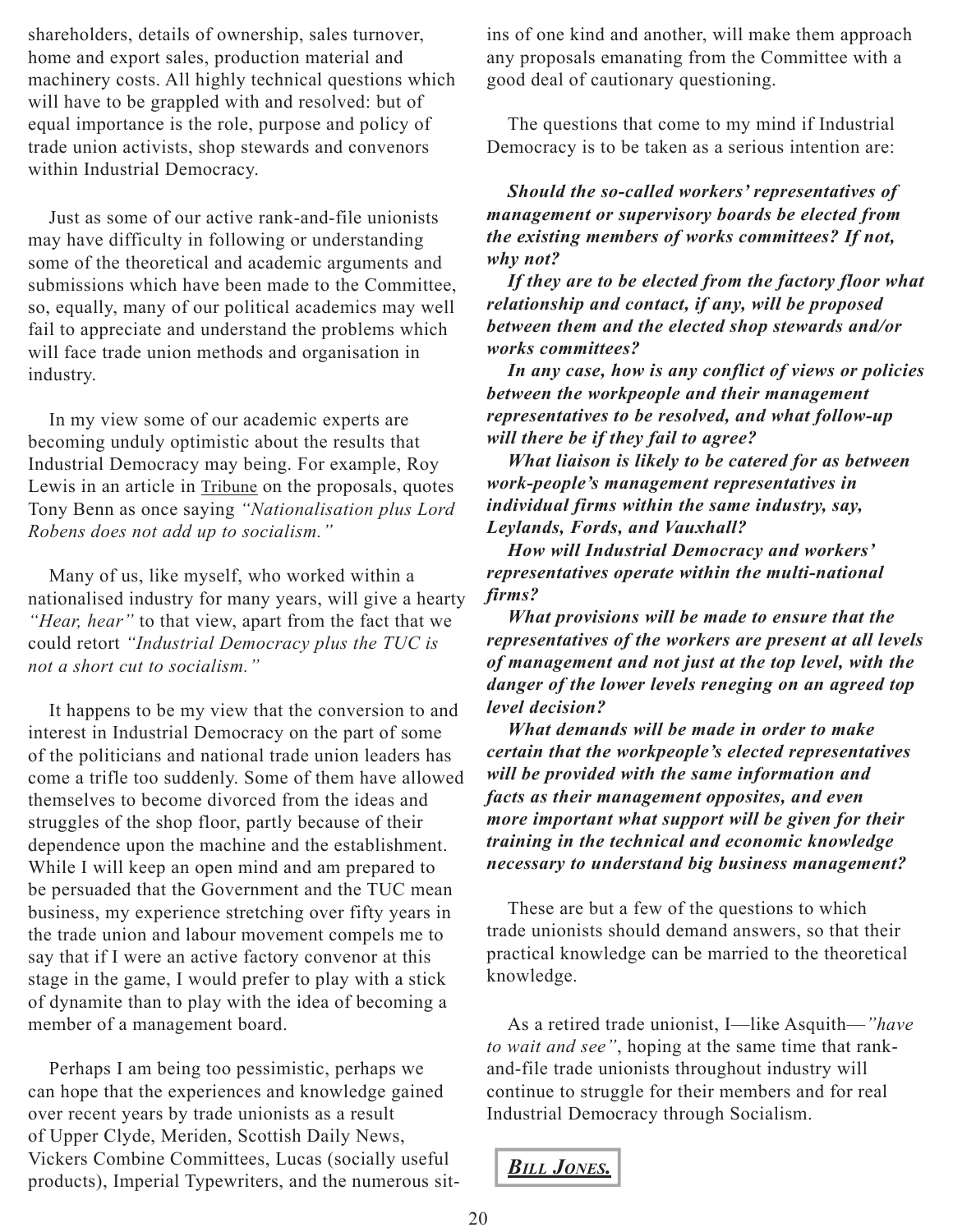#### *Introduction*

The first purpose of this paper is to suggest to the committee that in any proposals to allow for workers' representatives on Boards of Directors that it may consider making, it should recognize three essential prerequisites, if such proposals are to have any chance of acceptance among the more active trade unionists. It scarcely needs to be emphasised that these men and women have been responsible for the recent extension of workplace controls, which provide the main existing element of industrial democracy and the main base for its development. The essential prerequisites suggested in this paper are the following:

#### *a. Worker directors would have to be elected through the trade union machinery, and subject to report and recall to their constituents;*

*b. Any scheme for worker directors would need to be part of a total structure of worker representation at different levels of a company;*

*c. Worker director schemes would have to be associated with long-term planning agreements between government, company and trade union representatives from the company;*

*d. Information-flows opened up by the extension of Industrial Democracy within the firm must be available for wider social-democratic purposes.*

#### *Evidence to The Bullock Committee*

#### *A. Trade Union Single-Channel Representation*

The concept of a *'single channel of representation'* generally relates to a situation in which trade union representatives negotiate on matters that were previously or elsewhere the subject of *"consultation"* with a different group of workers representatives, often elected outside the trade union machinery. The latter is likely to be unacceptable to the unions and to foul up industrial relations by exacerbating the rivalries of official and unofficial trade union power groups. This is not necessarily an argument against the trade unions themselves running two sets of representatives—one for their negotiating team, one for their *"management"*  team—both subject to direct election. Team members could and would switch around.

If it is agreed that two-tier boards are to be introduced, then there still remain various options within which they might be constructed. Assuming that the device of the supervisory board is accepted, it need

not necessarily be a body in regular session. It might be given a charter to meet at certain fixed intervals, punctuated by such special sessions as might be required under due procedures previously established. For example, it might be summoned to consider the Annual Report before it could be approved, and otherwise recalled upon the request of a specified number of member signatories. Or it might be given particular powers which would require meetings on particular (and specified) clusters of issues. Or it might meet frequently in a formal manner similar to that adopted by most existing Boards of Directors.

In the same way, the nomenclature of the new system need not necessarily follow that of continental counterparts. Since the TUC has proposed parity of representation with a workers' veto over certain key appointments as well as certain types of policy matters, it is clear that they have in mind a new company structure which is far more consistently democratic than is that of, say, German co-determination. Such a structure might be well-described if the governing body were called an *"Executive Council"*, and if its members were given the name *"representatives"*, which would accurately reflect their function. Whatever the nomenclature, however, it is clear that the TUC anticipates a real encroachment of powers, which would give trade union representatives certain carefully determined rights of veto, and very wide new rights of prior consultation, together with access to information.

We feel it necessary to add some additional recommendations concerning the appointment of trade union directors/representatives. Between drafts, the TUC policy substantially augmented its proposals to ensure the accountability of worker-delegates. The crucial question at issue is that there should be a right of recall, not only at periodic elections, but, under duly precise constitutional formulae, between such elections. If it fails to guarantee this right, any new legislation will necessarily find that the confidence of workpeople in the new arrangements will be undermined, and that there will be a certain reluctance on the part of some of the key workers concerned to offer themselves for election. Recall for shop-stewards already exists, in most cases as a theoretically instant procedure. That is to say, when a steward loses the confidence of his workmates, he can theoretically be replaced the moment they so decide. Numerous studies of shop-floor practice show that, in fact, such recall is an infrequent occurrence. Yet it remains very important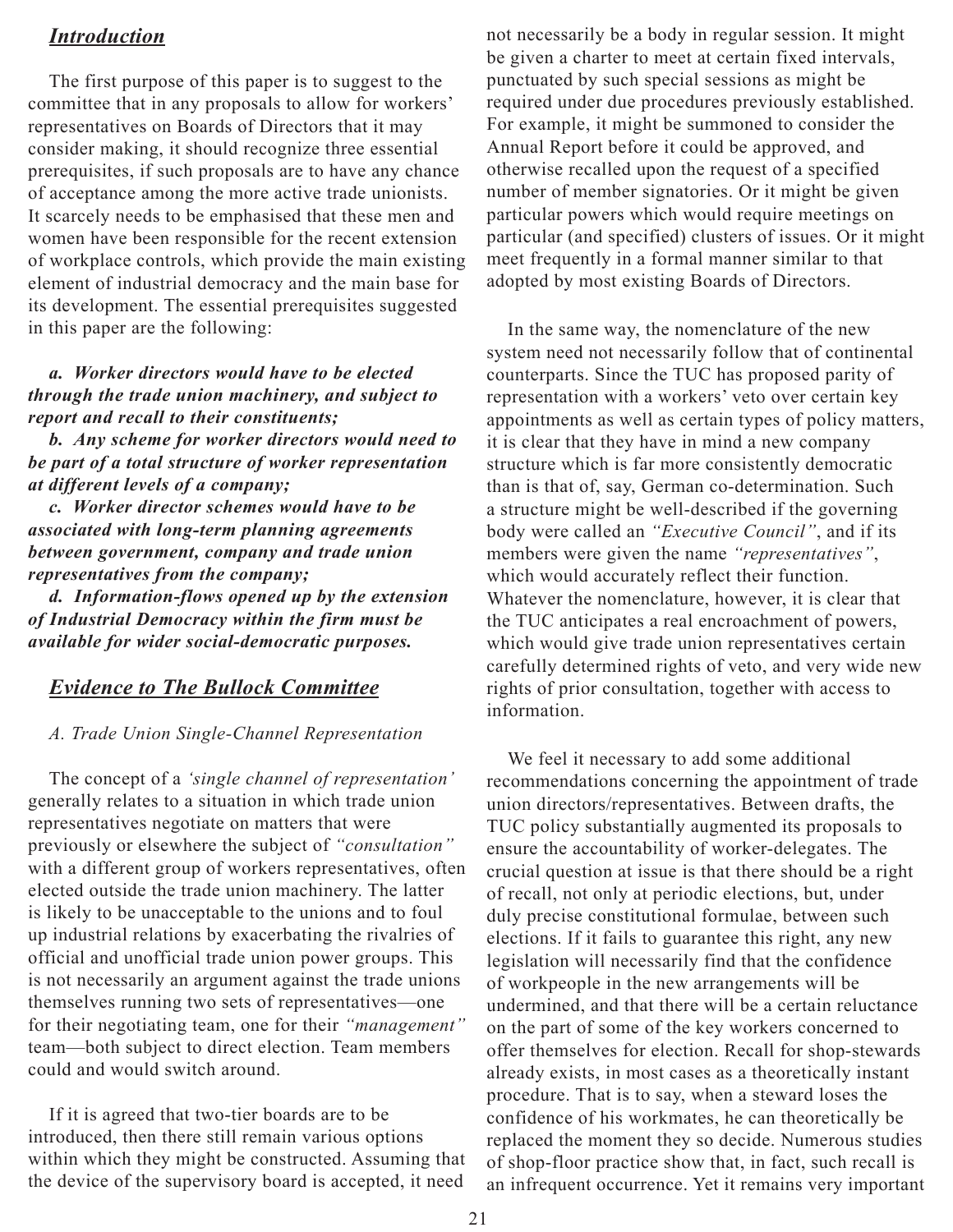to maintain the tradition, partly because of the need to win that confidence in the new arrangements of which we have already spoken.

At the same time, the TUC make no recommendations about the pay of the proposed worker director/representatives. We think that they should be recompensed by the unions themselves, at the prevailing rate for absence from work on union business, with approved union expenses. At the same time, it seems clear that the unions should have the right to collective recompense, from firms, for the work put in by union representatives. Such a stipulation is clearly important if we are to avoid the mistrust and suspicion which would certainly arise if workers' representatives were to be remunerated on directorial scales.

In the first instance, worker directors would all be likely to be experienced trade union workplace representatives. There might reasonably be some holding dual office, but whether all worker directors should hold office as leading negotiators *and* worker directors is not something that can be decided as a matter of principle. This might work in some cases, but not in others. It does not seem to be simply a matter of logic, as some have suggested (the Plowden Report for example) that *"representing trade union members interests…could not be reconciled with even a share in responsibility for managing…"* or (also from the Plowden Report) that *"turning the Board from a decision and policy making body to a negotiating body…good management would be impossible."*

Boards do not make policy; they ratify policies, or refuse to do so; these policies are originated at a lower level, in the sense that the Board only receives already prepared proposals, which have been the result of a long process of choice and decision making. Refusal to ratify means that the proposals go back for rethinking. The Board is very much a negotiating body, in that it is frequently the Chairman and the managing director's task to reconicle the different views and aspirations of different parts of management. Why should not the views and aspirations of workers be represented at this level?

The thinking of the Plowden Report in this matter is similar to that which informed the British Steel Corporation worker director scheme. The worker directors were in the first instance required to give up all union office and even to serve on divisional

boards that were not their own. These two restrictions have since been withdrawn; but the small number of such directors—one or two on each divisional board and one on the national board—reflects the fear that the board might be unable to make decisions if there were more. The fact is that one or two are not enough to ensure that the workers' view is fully taken into account in the evaluation of proposals that come up to the Board for ratification.

The crucial point for any trade union representatives on Company boards must be that they retain their own power base in the union. Other directors do not give up their power bases when they join the Board—they represent departments or divisions, areas or plants in the company. The analogy is not exact, but it is significant. Full-time board membership without a power base is only meaningful for the chairman, vicechairman and managing director, who have overall power in the company. The implication of this is that the trade union representative must feel duty bound to report back to and consult his members. While this need not mean reporting to all members on all matters, there is at the moment far too much so-called secret and confidential restriction placed upon discussions and papers in industry and government, which cannot be justified on any grounds except the limitation of industrial democracy; but there is in any case no evidence that trade union committees are less able to keep necessary secrets than managerial committees.

The eminent Belgian Socialist statesman, Louis de Brouckere, outlined a classic approach to this question for the Belgian Trade Union Congress (FGTB) of February 1924. After specifying a wide ranging programme of demands for enhanced accountability, he said:

*"But I ought to frankly admit that, rare as they are, trade secrets can exist. I freely recognise that certain documents, e.g. a list of the firm's customers, cannot always be made public without commercial risk. But, then, the publication of this sort of thing would be of no real advantage to the workers."*

In the light of recent experience, even De Brouckere's concession to the principle of commercial secrecy appears to be too sweeping. At the recent *"work on"* at the River Don plant in Sheffield, one of the main assets of the work people in their dispute with the British Steel Corporation was their access to a full list of the firm's customers for very heavy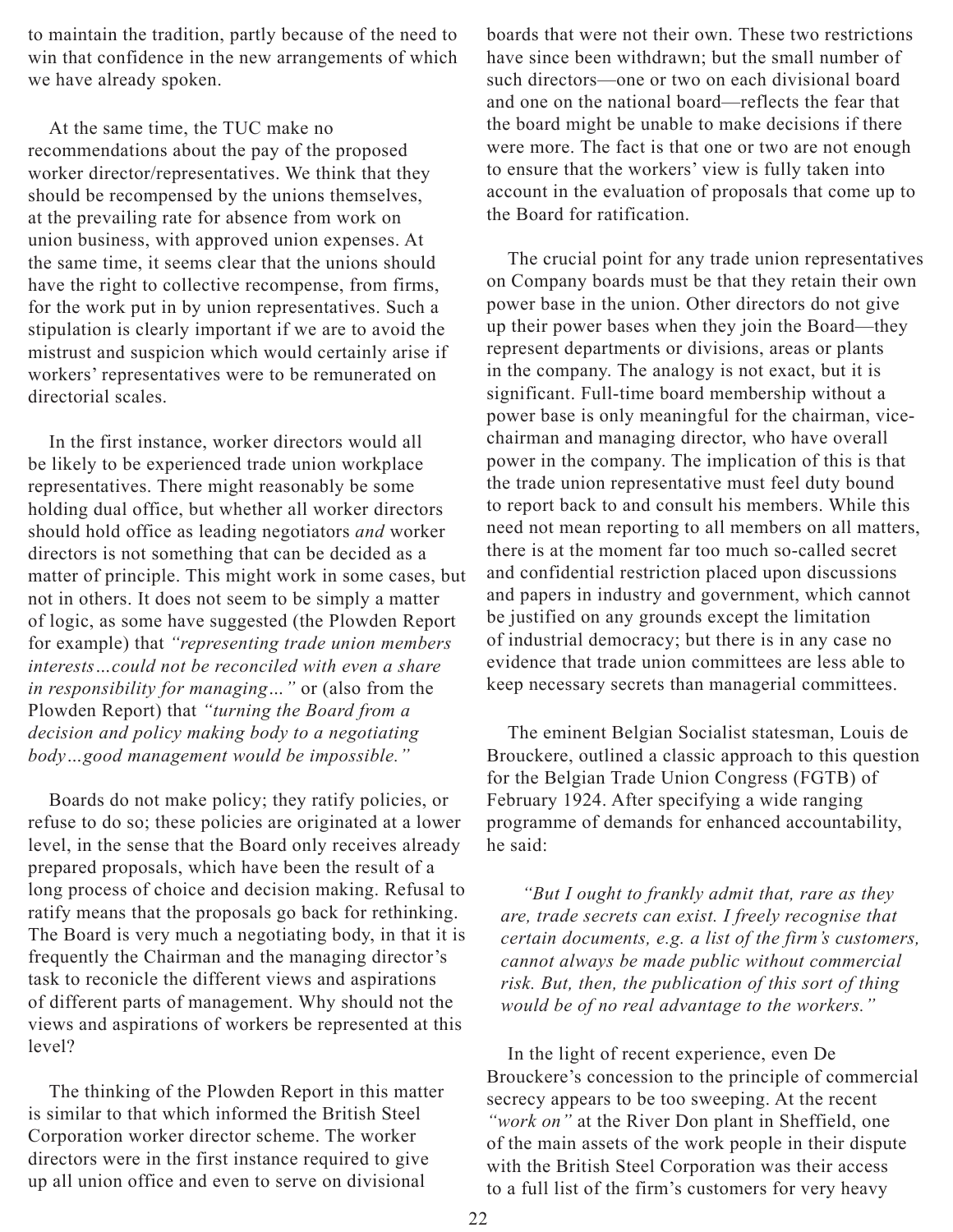castings. Once they were able to approach these customers, the British Steel Corporation received strong representations from many firms, who, as a result of the steel-workers' initiatives, had been made aware of the imminent loss of a major resource.

It can be argued that the trade unionists will be continuously at odds with the rest of the Board because of the requirements of capital accumulation in a competitive market economy. This, of course, is *the* main argument of most trade unionists against worker director schemes, and the reason for the third prerequisite examined below.

#### *B. The Structure of Trade Union Representation*

It has already been suggested that trade union representatives at Company Board level will not be able to exercise the power that their members will expect of them unless they are not only made subject to report and recall to their constituency, but are connected with a structure of trade union representation at different levels of the company. A structure that is suited to all companies cannot be laid down as a matter of principle any more than can the relationahip (or identity) of trade union negotiators and worker directors. This must vary greatly from company to company, according to its own operating structure.

It is a matter of fact, to which the attention of the Committee is drawn, that a number of Combine Commitees, representing different unions convenors in big companies, have drawn up worker director schemes. A number of these are summarised in the chart which is attached to this paper, as originally published in the *Institute for Workers' Control Bulletin No. 30*, of December 1975.

Another model for extending workers' control at different levels of a nationalised industry is examined in the Institute for Workers' Control Pamphlet No. 38, on *Public Ownership and Democracy*, which is also attached to this paper. Although this last model relates to the public sector of industry, which is outside the Committee's remit, the principles and problems raised apply also to the Private Sector, with the important proviso: that an effective substitute has to be found for the parliamentary control over the operations of nationalised industries, if worker directors are to be protected from the anti-social decisions pressed upon them by the forces of the competitive market in which capital accumulation through profitability is the key to survival.

Long term planning agreements between the government, the unions and the larger private sector companies offer a possible alternative to the obligations placed upon industries in the public sector; and it is with exploring of worker director schemes that most of this paper is concerned.

#### *C. Planning Agreements and Industrial Democracy*

The terms of reference of the committee include the sentence:

*"Having regard to the interests of the national economy, employees, investors and consumers, to analyse the implications of such representations (i.e. of workers on boards) for the efficient management of companies and for company law."*

No definition is offered of the word *'efficient'*, but given the earlier reference to *'the interests of the national economy'* it may be supposed that the social costs and benefits of companies' activities as well as their private accounts will be included in the criteria for assessing *'efficiency'*. The interests of the national economy provided the main grounds for the introduction of Planning Agreements into the Industry Act of 1975; and the relevance of this for the Committee's recommendations is recognised in the eighth of the *'Areas for comment'* singled out by the committee as those on which it is seeking guidance from those offering evidence.

#### *"8. Democratic Boards and national planning, i.e. links with consumers and with planning agreements."*

Experience of worker directors in the British Steel Corporation and in German companies has suggested that the matters on which trade union representatives acting at company level have their greatest interest are not limited to the day-to-day management of company affairs, many of which are already subject to trade union negotiating procedures, but extend to the relation of the company's activities to the total economic activity of society, national and international. Theoretically, the allocation of national resources in a market economy, even one subject to massive government intervention, is left to the tests of profit expectations in a comptitive world. In practice, this all too often means that resources are attracted to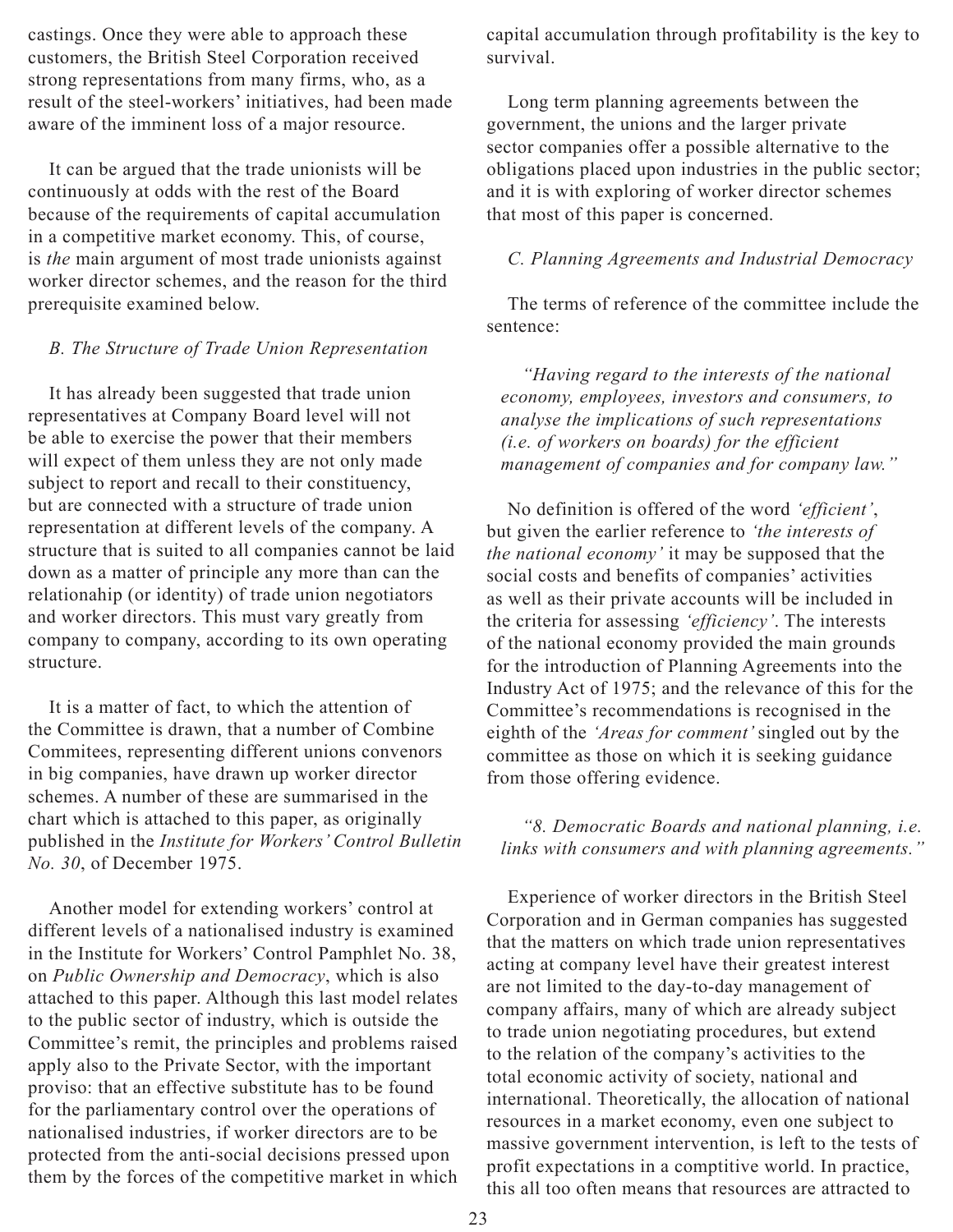firms having monopolistic positions and are subject to large companies' trans-national movements effected by transfer pricing and investment policies, which are not revealed by company managements and are exceedingly difficult for even governments to monitor and control.

It is well-known that the major matters that go up to board level in British companies, or Supervisory Board level on the continent, for decision, or at least for ratification, concern just such policies of pricing and investment. The adoption by the TUC of the proposal to place trade union representatives on supervisory boards for British companies, on the continental European model, recognises the importance of this area of decision-making at *'Board level'*. The wide range of information on company forward planning that the TUC believes to be necessary *"if participation in management decision-making is to become a reality"* confirms the importance attached (see para. 78, p33 of the TUC statement of Policy on *Industrial Democracy*, May 1975):

*"Details of new enterprises and locations, prospective close-downs, mergers and take-overs; Trading and sales plans, production plans, investment plans, including research and development;*

*Manpower plans, plans for recruitment, selection and training, promotion and redeployment; short-time and redundancy provisions."*

One trade union's attempt to set out a *'model planning agreement'* (*"The Crisis in British Economic Planning"*: ASTMS 1975) made it clear that all such information would have to be made available, not only for the whole group of companies, but for each Product division, for each plant, for subsidiaries, wholly or partly controlled, and for investment overseas. The *Industry Act*, 1975, refers to the *'relevant undertakings'* of companies for which information can be required by the government. The breakdown of this information by plants, divisions and geographical locations will be of crucial importance for government control over the transfer pricing and investment policies of companies. But the further requirement that such information shall be furnished under the Act to *"the authorised representative of each relevant trade union"* is of crucial importance equally for the safeguarding of the postion of trade union representatives elected to the position of worker directors.

The fear of all trade union representatives acting as worker directors of companies in the private sector, and the fear equally of active trade unionists and their colleagues becoming thus involved in company decisions, is that they will be put into the position of having responsibility without power responsibility for decisions which may be harmful as well as beneficial for their members' interests, without the power to influence those decisions. The power of government under the Industry Act to require disclosure of information on forward planning both to the Department of Industry and to the Unions offers to worker directors the only effective guarantee that they will have effective power to influence decisions. (It offers at the same time the only sure check for the government that it is being told the truth; only the workers themselves will know, for example, whether a product, the price of which has been changed, is in fact a different product and not the object of a purely arbitrary transfer pricing change.) The strength of the links that exist between different levels of the trade union structure in companies, and particularly between the shop-floor representative at the bottom and the worker director at the top, will alone ensure that the worker director has a firm base of power from which to represent his members' interests (and also to correct any misinformation that is supplied to government). The strength of the links that exist between the worker directors and their national union officials involved in drawing up planning agreements between the government and individual companies will alone ensure that the worker directors' representation of the members' interests is effective.

It could be an important aspect of planning agreements that the Minister should invite workers in companies through their trade union representatives and their worker directors to submit plans for new developments, including new locations and new products, for their companies; and to join in some parts of the process of negotiation on planning agreements. Once again the structure for such involvements would vary from company to company. Dr. Stuart Holland in his book, *Strategy for Socialism* has made a number of valuable suggestions, which the Committee might wish to consider. He argues *inter alia* (p.72ff) that the problem of corporate secrecy, which is heavily safeguarded in the Industry Act is greatly exaggerated. The actual designs, formulas and specifications of products and the know-how involved in their production are not likely to be matters for discussion. The point has already been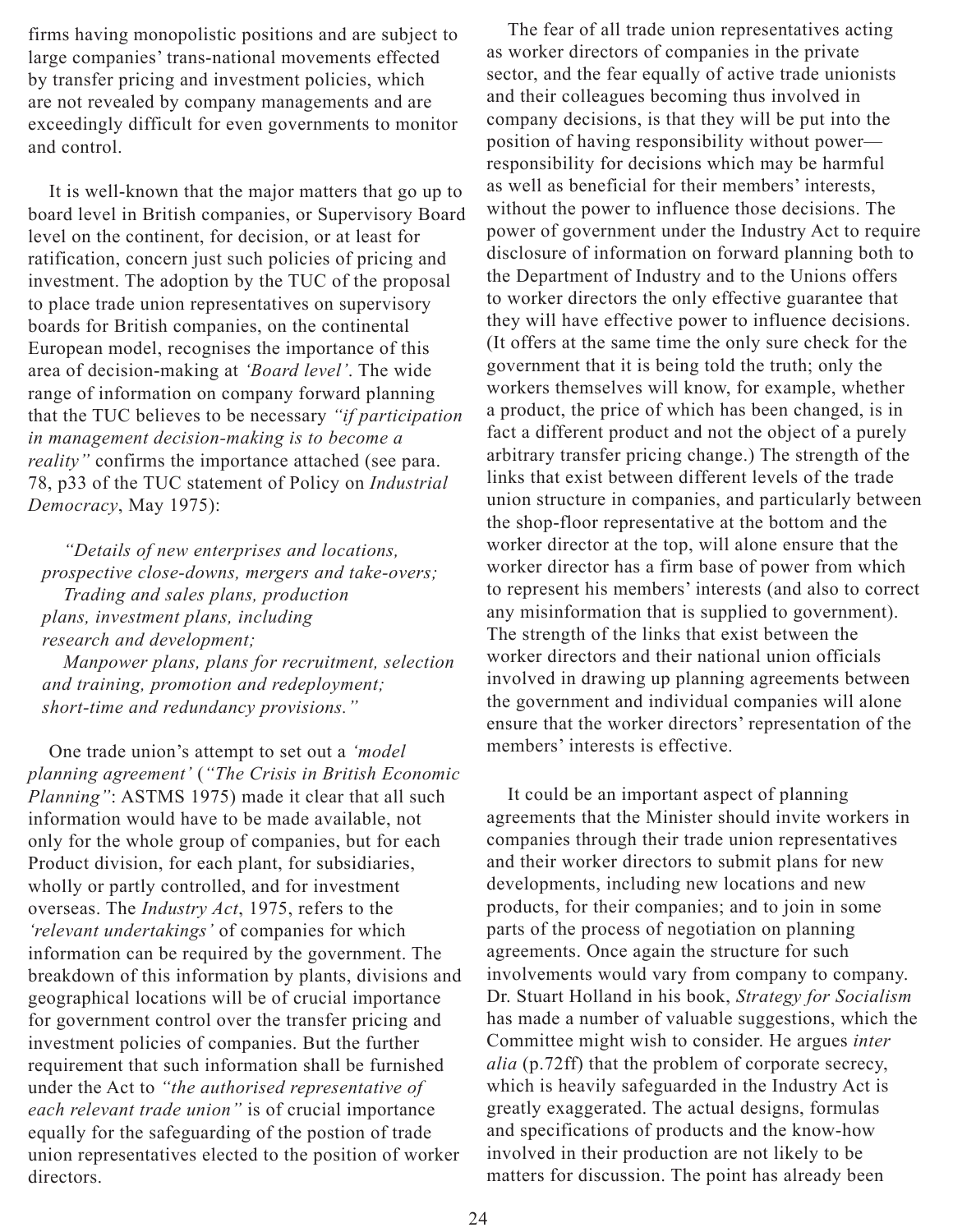made that much information, which is now marked as *'confidential'* is given this category not because of any real commercial necessity, but because an authoritarian system of company management has prevailed, which it is precisely the purpose of industrial democracy to replace.

The Committee's terms of reference include links with consumers under the eighth 'Area for Comment': *Democratic Boards and National Planning*. This is an important question, and it is an important part of the lessons that may be drawn from recent Yugoslav experience of self-management in industry that worker-owned and worker-controlled companies are just as capable as private capitalist owned companies are of using monopolistic positions to exploit the public. The emergence in Britain of a number of large companies, in which workers and management colluded in exploiting monopoly questions, could not be a desirable outcome of measures for establishing industrial democracy. One corrective for such a development is again the system of planning agreements, involving the government and national trade unions as well as the companies and trade union representatives in them. A major argument in the Plowden Report for rejecting the bipartite proposals of the TUC (50:50 management-union Boards) for the Public Sector is that a *"monopoly supplier of an essential product particularly needs the injection of consumer views and experience gained outside the industry."* What goes for electricity supply could be applied to firms with monopolistic positions in the private sector. It seems a somewhat implausible argument, however, that the presence of directors on Boards injecting *"experience gained outside the industry"* into the decision making processes of these Boards would have much effect in moderating monopolistic powers. They might even collude in their perpetuation, if their experience outside industry was in supplying plant and machinery to the Boards, as it often is. The activities of Consumer Councils and the enquiries of Select Committees of Parliament have probably a much greater effect.

It should not, however, be assumed that trade union representatives on Boards of large companies would be so inclined to forget that they are consumers as well as producers. The financial gains to them from the exercise of monopolistic positions will not be likely to be on the same scale as those accruing to other directors and to shareholders. There remains a problem to which the Committee will have to give thought;

and this is that the proposals both for planning agreements and for worker directors tend to be related to the situation of very large, often transnationally operating companies. One of the main advantages of having worker directors on boards of these companies might be that investment in British plant for the British market would tend to get a higher priority than heretofore. These companies are, nevertheless, those where productivity is highest and wages are highest. Workers in other firms with lower productivity and those in non-productive industries look for wages equal to those available in the high productivity plants; and the tendency is for average wages over the whole country to rise above the average level of productivity. Government incomes policies and taxation policies are designed to transfer surplus from the capital intensive high productivity sector to sustain employment elsewhere. A strengthening of the unity of workers and management in the high productivity sector could, even under a regime of planning agreements with government, result in making the transfer of their surplus an even more difficult measure for governments to effect. Owners of capital may be restrained from transferring capital overseas by their worker directors. Those earning high wages may have to be encouraged to accept high rates of taxation by government decentralising the collection of taxes and the control over its expenditure.

#### *D. Information Flows Must Be Available for Wider Planning Purposes*

It is necessary to ask what would be the overall macroeconomic effect of the full implementation of the TUC's proposals. In a nutshell, the private sector would, unless it were affected by other measures besides those proposed by the TUC, become a diluted syndicalist sector, in which joint determination replaced the traditional syndicalist model of sole trade union industrial government. The weakness of syndicalism as a model social structure was that it remained subject to the established industrial division of labour as determined in the market-place. Yet the social inadequacies of a market-dominated society were themselves a major cause of the discontent which gave rise to syndicalism itself as a protest movement. Whilst some syndicalists were aware of the problems involved in this difficulty, the syndicalist movement as a whole never propounded any convincing solution to them. Almost all historians agree that this is one of the main reasons why syndicalism was eclipsed after the communist revolution in Russia, although no-one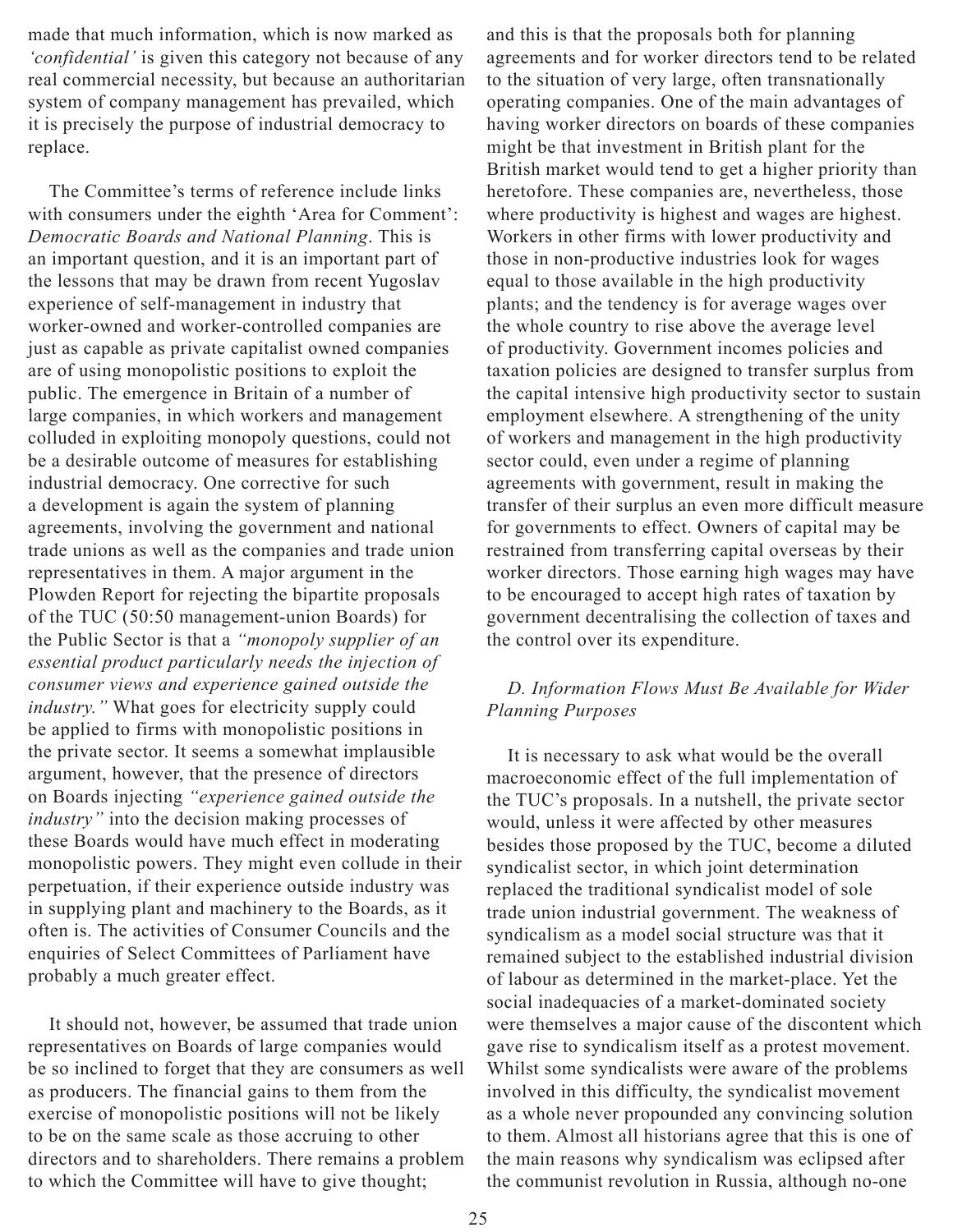can doubt, in the light of history, that on the plane of libertarian considerations, which must always be significant for any truly vital trade union movement, this represented a real regression. In what became the predominant communist model, the democratic baby was put out with the market bathwater.

Today, in the light of the growth of State intervention in capitalist economies, it is eminently conceivable, at least in theory, that democratic planning mechanisms could evolve, combining a large measure of workplace organizational autonomy with a high degree of effective assertion of agreed social priorities. There is today no reason why blind market criteria should continually circumscribe whatever areas of industrial democracy may be developed. Actively deployed, such mechanisms as the National Enterprise Board, employing such tools as planning agreements, in the form in which these were originally conceived by the architects of the Labour Party's Industrial Policy, could provide a powerful countervailing authority in which harmful market powers could be dissolved in popular choices.

But a precondition for such a positive development would be that the principle of accountability were sufficiently broadly defined. Information which is needed by workpeople for bargaining purposes is even more needed for planning purposes. For example, if productivity negotiations in a series of key plants in a given area result in labour economies this creates a restriction of future job opportunities, which is often far more painful for the local community than any readjustments which are internal to the existing labour forces. If disclosure is restricted to employees on the basis solely of their rights in employment, then it cannot possibly become the basis of the necessary information input for democratic regional planning. But if trade unions are able to correlate the reports on likely future labour demand in various key plants within a particular region, then they are in a position to raise demands for alternative investment in time to avoid harmful downturns in employment prospects in that area.

Disclosure, of course, must be a personal right for workers, to be exercised through their appropriate organizations. But it will be a sadly restricted right if it cannot be collectively agglomerated at the local, industrial and national levels to permit trade unions to act with insight and foreknowledge. If disclosure is hedged about with negative restriction, then a major

opportunity for democratic innovation in the process of social and economic planning will have been wasted.

The problem was clearly understood by the Belgian trade unions, organized in the FGTB, in their 1971 programme on *Workers' Control*.

*"The question of liaison between the factory councils of various companies (exchange of information, inter-company comparisons, etc…) must be brought up. This problem of liaison arises in the economic sphere on the following different levels:*

*—groups of companies manufacturing similar goods and situated in the same area…*

*—groups of companies dominated by a holding or a parent company…*

*—groups of companies of the same industrial sector (e.g. Metallurgy):*

*—groups of companies of the same region (e.g. the case of companies in a depressed area).*

*"When economic decisions are taken at a level higher than that of the company (e.g. the case of companies run by a holding) the usefulness of links which enable economic problems to be raised at the level where decisions are really taken is obvious.*

*"It would also be very convenient to forge links at the level where decisions should be taken and where this does not yet happen. Such a possibility is particulary urgent as regards the regional labour market.*

*"In other words, a simple vertical liaison with the Trades Council (which in any case has never been established) is not enough considering the present complexity of the network of economic relations." (A Trade Union Strategy in the Common Market: Spokesman Books, 1971.)*

Industrial democracy, in other words, cannot be seen in isolation from either the effectiveness of social controls over private capital or the extension of political democracy to local units of government, which seem to be meaningful for local citizens. Such a proposal goes far beyond the terms of reference of the Committee; but the possibility might be considered that trade union representation at different levels of company structures could be combined with representation of local populations living in the neighbourhood of plants and enterprises. This would not only provide some check on the exploitation of monopolistic positions; it would certainly help to control pollution and damage to the environment in that neighbourhood.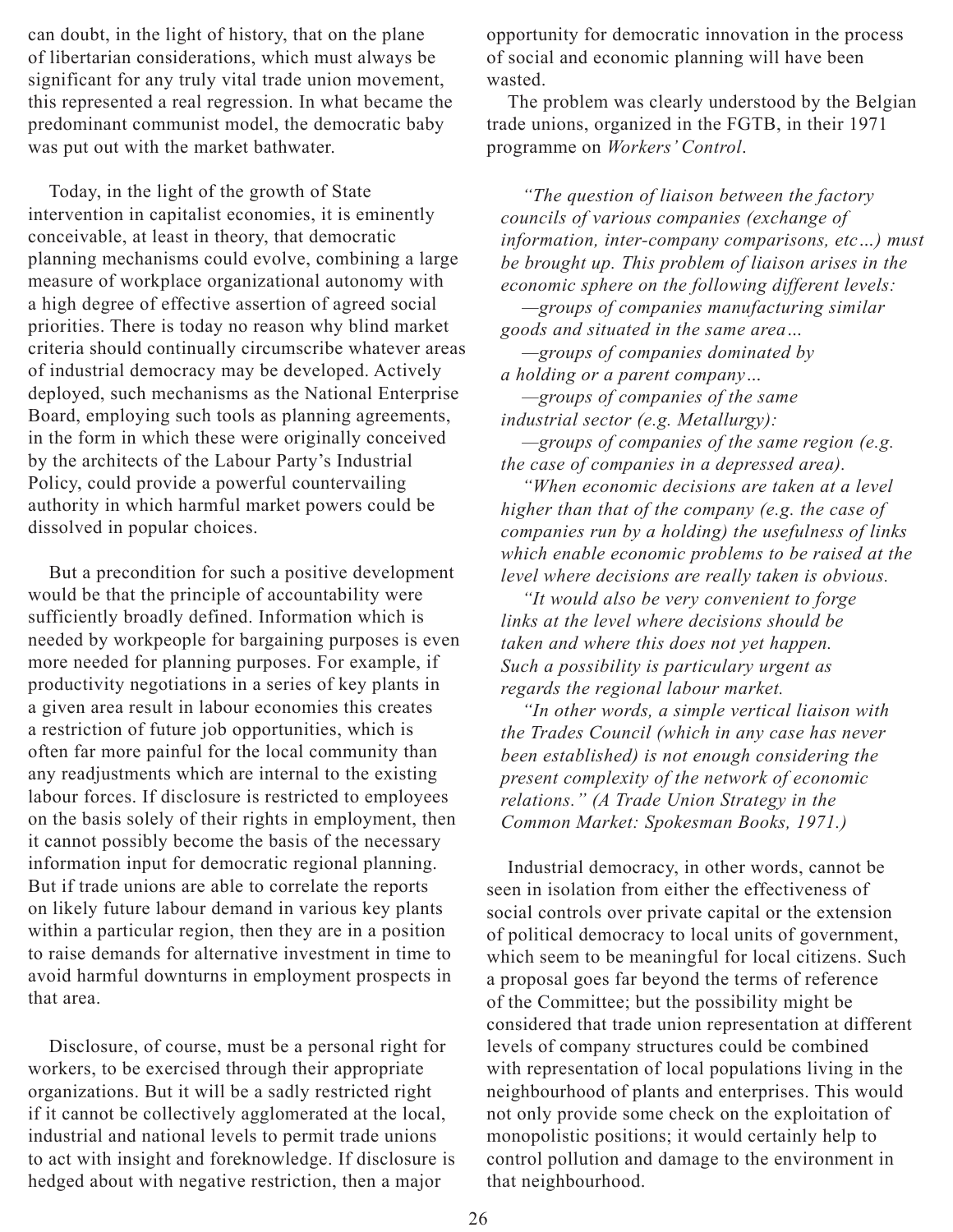# <span id="page-26-0"></span>**IWC Evidence to the Bullock Committee**

## *A Dissenting View*

**Joe Keenan Nina Fishman Richard Jones**

*We have three main objections to the IWC's evidence to the Bullock Committee. They are:*

*1. That the effect of 'strengthening' the TUC's proposals would in fact be to undermine them.*

*2. That the current controversy within the trade union movement, on which we would have expected the IWC to take a position, has been ignored. The attitude of unions opposed to TUC policy is in fact misrepresented.*

*3. That the bulk of the evidence, rather than an argument for workers' control, is an argument for tripartite, corporate, control of the economy through planning agreements.*

*1. 'Strengthening' the TUC Proposals*

The core of TUC policy on industrial democracy is its proposal that half the membership of supervisory boards should be elected through trade union channels. In our view this is the only *essential prerequisite* for a worker-director system. As long as parity of representation and election through trade union channels are clearly established the structures of industrial democracy can facilitate the constructive use of working class power and give impetus to development within the class of self confidence and the habit and reflexes of ruling which can only come from experience of policy-making and decision-taking.

The IWC's evidence treats parity as an accomplished fact and concentrates on side issues. In fact, as the main thrust of the employers' argument is directed against this central TUC proposal, it must be continually asserted or quite possibly fall.

The IWC's insistence on the *formal* right of recall can only strengthen the idea that industrial democracy is fraught with dangers and is to be feared. Such insistence militates against the development of a vigorous self confident class which knows its own

mind and bends its representatives to its will as a matter of course.

In our view a formal right of recall is useless unless workers on the shop floor are vitally interested in the workings of industrial democracy. Given such interest a *formal* right of recall is unnecessary. We feel that the IWC should concentrate on ensuring that worker directors exercise enough power to justify shop floor interest.

The IWC's proposal that the *'supervisory board… need not be a body in regular session'* would tend to establish the board as a rubber stamping irrelevance on which worker directors would be mere ornaments. Who needs to recall ornaments? Who cares what they do or more likely don't do?

The IWC's suggestion that worker directors must be *'protected'* against the consequences of decision-making and its proposal that community representatives should join worker represetnatives on the board also tend to reduce the potential effectiveness of worker directors as representatives of the working class exercising power for, and taking decisions in the interests of, the class.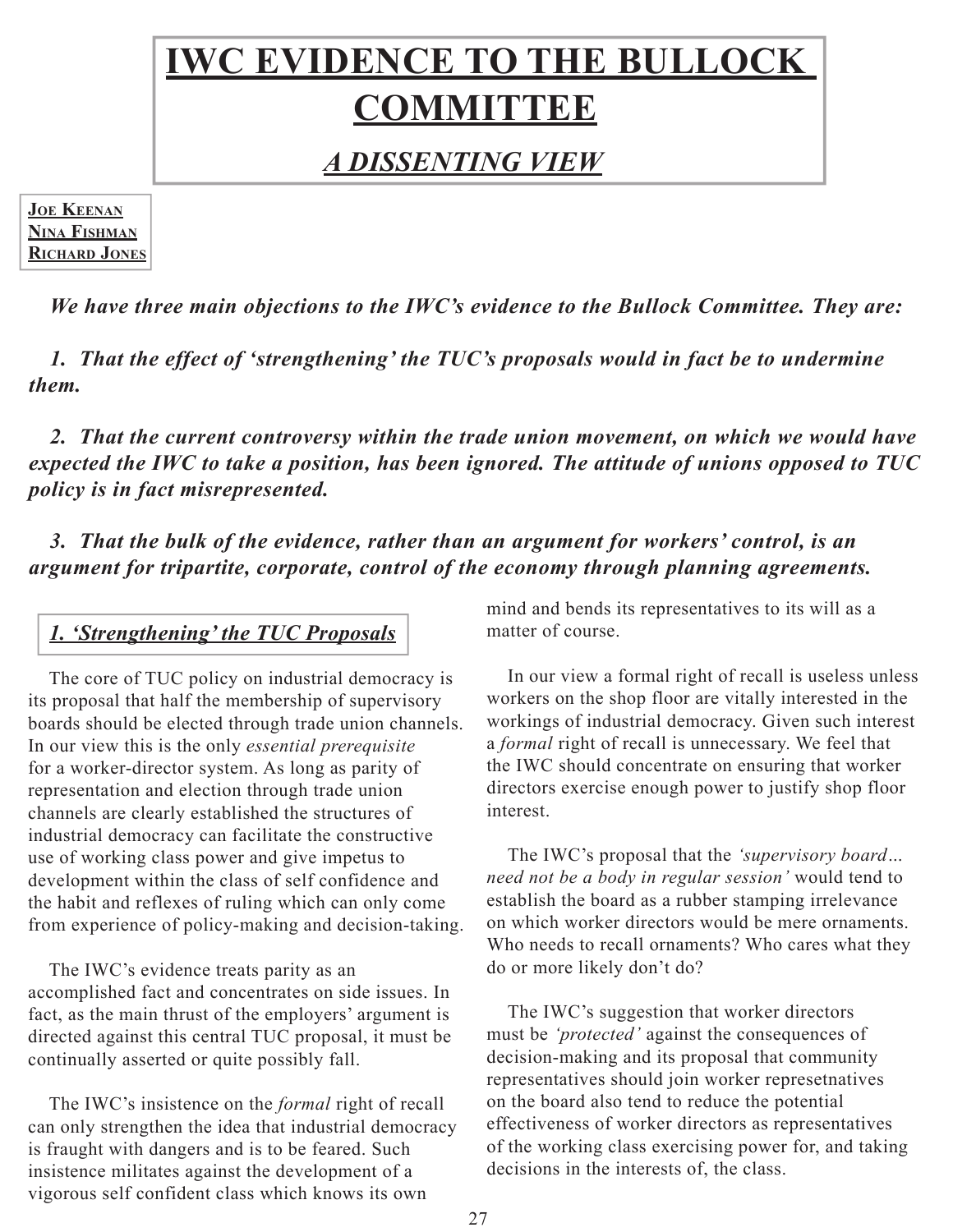Essentially, it is the positive progressive potential of TUC policy which must be asserted and strengthened. The IWC has chosen instead to stress and strengthen negative fears.

#### *2. The Trade Unions*

There is currently controversy (albeit quiet and underplayed) within the trade union movement as to whether industrial democracy can best be extended through collective bargaining or requires an extension of the role of trade unions and the establishment of worker directors.

We fail to see why the IWC takes a neutral position on (and effectively ignores) this question which goes right to the heart of any strategy for workers' control. It is, in our view, the most fundamental issue to have been raised within the trade union movement since nationalisation was debated in the thirties.

It is not true that *the* main argument of most trade unionists against worker director schemes' is *'that the trade unionists will be continuously at odds with the rest of the board because of the requirements of capital allocation in a competitive market'*.

The statement *'Representing trade union members interests…could not be reconciled with even a share in managing…'* which is attributed by the IWC to the Plowden Committee was in fact made by unions concerned in the electricity industry. The GMWU, EPEA and NALGO have based their opposition to TUC policy on this statement which asserts the traditional bargaining role of trade unions and endorses management's *'right'* to manage. This is also the AUEW's position regarding the private sector which was so stated by Hugh Scanlon and quoted in the *Financial Times*, 18.2.76.

Clearly the public position of these unions owes nothing to the doctrinaire socialist considerations attributed to them by the IWC.

We cannot see any sense in which industrial democracy can be taken as endorsing management's *'right'* to manage and feel that this should be spelt out.

We also regret that the IWC is effectively helping keep this vital issue under wraps and so discouraging the development of thorough-going debate within the movement. In our view the IWC's job is precisely to encourage such a debate and bring it as far as possible into the open.

#### *3. Planning Agreements*

In its evidence the IWC appears to suggest that workers' control is only worthwhile and can only be effective to the extent that it is really state control.

In our view that is completely wrong. The effectiveness of worker directors depends entirely on their willingness to appeal to the shop floor for support and on the willingness of the shop floor to use its ultimate sanctions in support of decisions taken by its representatives. We see the state playing a purely subsidiary (legislative) role and do not believe it need be allowed executive powers to overrule decisions taken by worker controlled companies. The danger of these *'using monopolistic positions'* to hold the country to ransom is just not great enough to justify such a fundamental dilution of workers' control.

*The discussion around the Report of the Bullock Committee will be continued in the next issue with the contributions to the IWC Bulletin by Arthur Scargill, Ken Coates and Jack Dunn, President of the Kent miners.*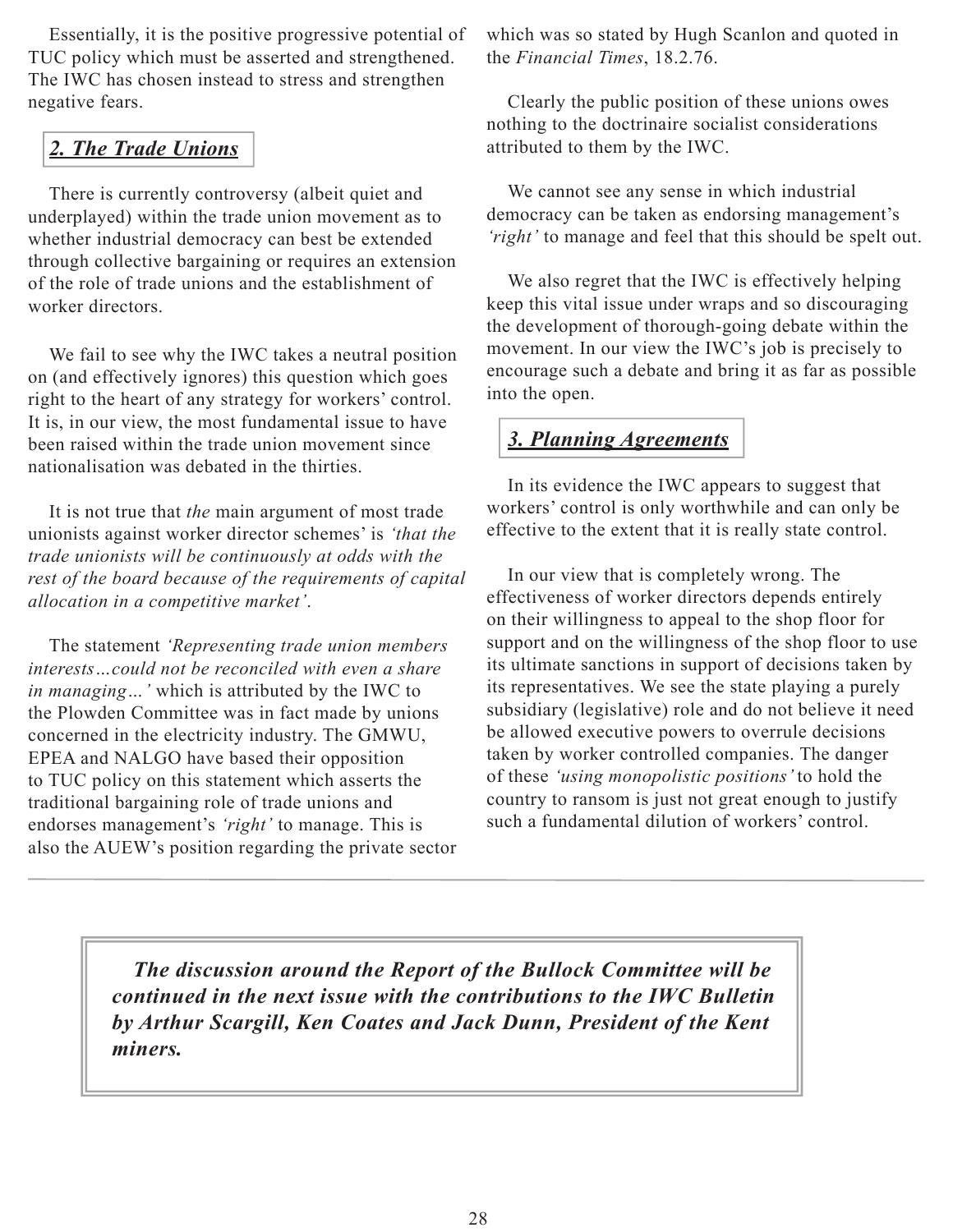# **The Bullock Report On IndUstrial Democracy**

*by Manus O'Riordan*

<span id="page-28-0"></span>*Originally published in Liberty, journal of the Irish Transport and General Workers Union, in June 1977*

*In a series of articles last year we detailed the debate within the British trade union movement as to whether or not it should pursue a policy of demanding equality of representation on company boards in both the public and private sectors. The Trade Union Congress decided that it should press for these demands. The British Government accordingly appointed a Committee of Inquiry on Industrial Democracy, chaired by Lord Bullock, whose purpose was to investigate the reform of company law to take account of the TUC proposals.*

*The Bullock Committee, subsequently issued its Report earlier this year and called for legislation in the private sector which would permit workers to have an equal number of representatives with shareholders on a single-tier board in companies employing over 2,000, while a third outside element would be jointly co-opted on to the board by both sets of representatives. Such a system of worker directors would, moreover, be firmly based on trade union machinery.*

#### *Democratic Change*

The Bullock Report presents the need for industrial democracy as a fact of life which must be faced in the interests of technological change as much as in the interests of any concepts of democracy itself. It argues:

*"During recent decades the directors and senior executives of large companies have as a result of the speed of technological change and rapid fluctuations in the economic climate become increasingly aware of the need ot be more responsive to change, if they are to remain profitable…Often their decisions closely affect the lives of thousands of employees, and in such cases it becomes increasingly difficult for employers to deny the right of these employees, not only to have their interests taken into account by management, but also to have an opportunity for active involvement in the decision-making process…Trade Union involvement is seen as fundamental, not simply because such involvement is necessary to forestall negative resistance to change, but also because employees through their trade unions have a positive role to play in combatting industrial stagnation and in stimulating* 

*much needed changes in industrial structure and performance…It is only since World War II that we have seen the end of the deferential society, in which working people rarely aspired to positions of power or authority in local or national life. The coming of age of democracy in our society is a process that inevitably affects the whole of people's lives; it cannot be excluded from the work-place…"*

The Report accordingly makes it crystal clear that the whole issue of industrial democracy centres around the right of involvement in decision making. An increased willingness on the part of companies to provide their employees with greater information while a desirable development in itself, goes nowhere near meeting the democratic requirement. As the Bullock Committee points out:—

*"These attitudes and initiatives on the part of management often fail to face an important issue of principle about access to information: whether it should be granted by management ex gratia, or alternatively claimed by employees as a right. In our view, full provision of information, important though it is, cannot by itself ensure real involvement, any more than 'open government'*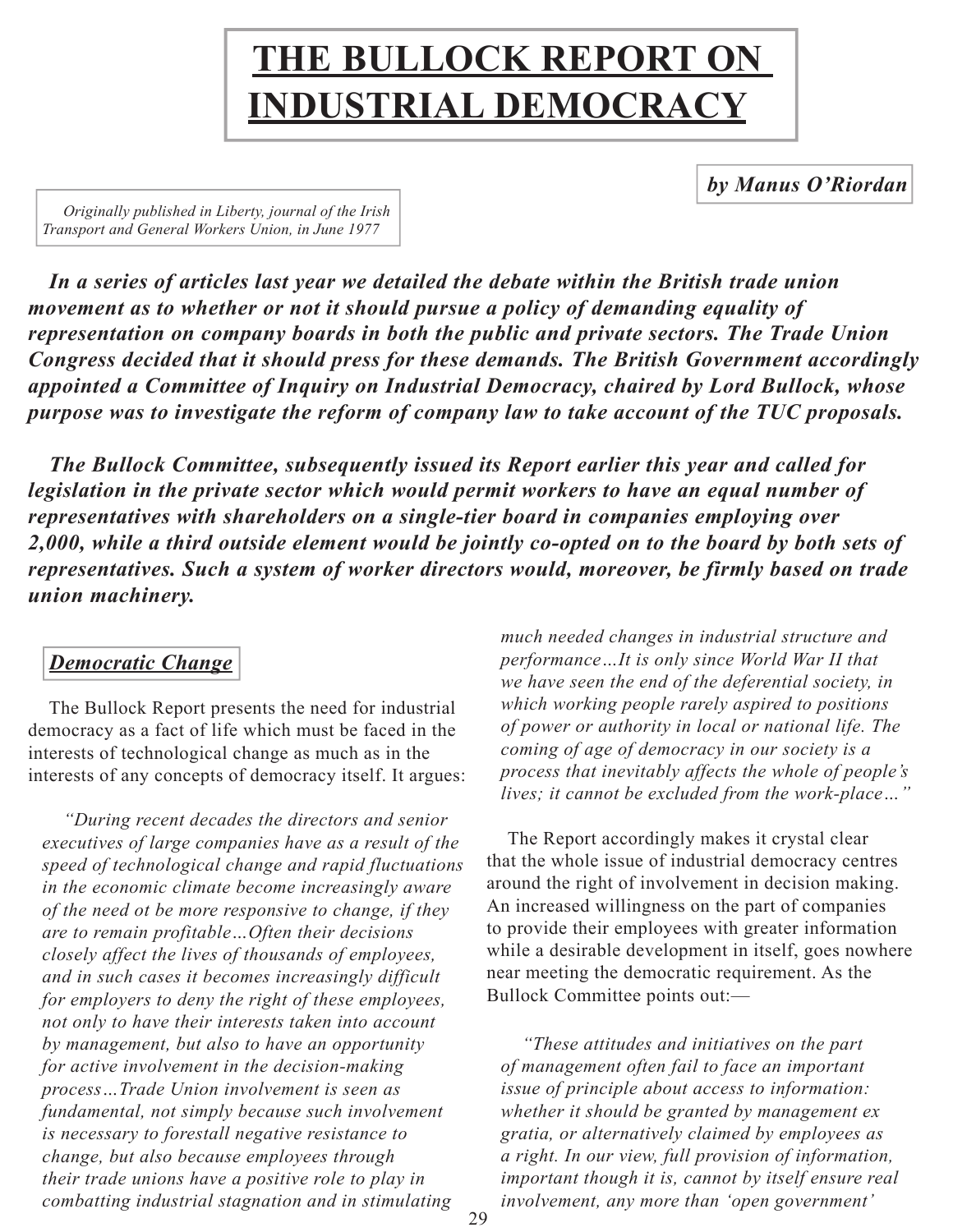*can guarantee political democracy."*

#### *Works Councils*

Because the Bullock Committee is so concerned with worker involvement in real decision-making at board-level, it does not mince its words when dealing with those who argue that board representation is *'premature'* and that it would be better to develop joint consultation through works councils or job enrichment schemes at the level of the shop-floor itself. The Report in fact expresses considerable surprise that so many people have placed so much emphasis on works councils and similar consultative committees and goes on to quote Johannes Schregle of the International Labour Office as stating:—

*"A rapid survey of the role played by works councils around the world shows that there is often disenchantment with their functioning…One of the reasons for this seems to be the lack of real decision-making powers possessed by most councils. Experience has shown that a purely advisory arrangement under which workers are given information and may express an opinion, but have no influence on whether this opinion is taken into account or not, is not likely to create much enthusiasm or even interest."*

The Bullock Report further quotes the Donovan Commission on Trade Unions as concluding in 1968 that consultative committees:—

*"…cannot survive the development of effective shopfloor organisation. Either they must change their character and become essentially negotiating committees carrying out functions which are indistinguishable from the processes of shop-floor bargaining, or they are boycotted by shop stewards and, as the influence of the latter grows, fall into disuse."*

The Bullock Committee while finding many job enrichment experiments meritorious in their own right, also feels that these do not get to grips with the question of industrial democracy. It comments:—

*"Such forms of direct participation as job rotation, job enlargement, job enrichment, autonomous work groups, work restructuring, and participative management styles, aim to increase job satisfaction and labour productivity by giving* 

*employees greater discretion in defining the scope of their jobs and deciding how these will be performed. Their potential for increasing employee participation and decision-making, however, is extremely limited. At worst, they are merely techniques for persuading employees to accept decisions which have already been made. At best, they give employees some control over job content and task performance. But they do nothing to enable employees to participate in decision-making which occurs at organisational levels above the shop-floor or to democratise the overall authority structure of a firm. In short, the area of decision-making in which they allow employee participation is extremely narrow."*

#### *Two-Tier Boards*

Because the Bullock Committee is concerned with democratising the strategic decision-making process of the firm, therefore, it recommends workers representation on company boards. The Committee, however, rejects the view that a two-tier legal division between the supervisory and management boards, such as exists in West Germany, should be introduced into Britain and that worker representation on such a supervisory board would meet the stated objectives of industrial democracy. In practice, as the Report points out, British company boards do delegate dayby-day decision-making to senior management while, however, retaining the power to question, to check, to approve. to monitor and even to initiate policy:—

*"…The top boards of large companies often play a mainly supervisory role, with overall responsibility for strategic policy, allocating resources and monitoring performances, and delegate authority for the detailed formulation and implementation of policy to a lower level: to specified senior executives, to a formal management committee, to a group of managers sitting as a divisional board or committee, or even to the board of a separately incorporated subsidiary. But such boards, of course, retain a power of initiative over decision-making which the German-style supervisory board does not possess…The advantage of the British system is that it cannot be easily categorised within the framework of law; companies may mould their organisations to suit their individual needs and a one-tier, two-tier or many-tiered system only operates when a company decides that such is the best form of structure for its efficient operation and management…*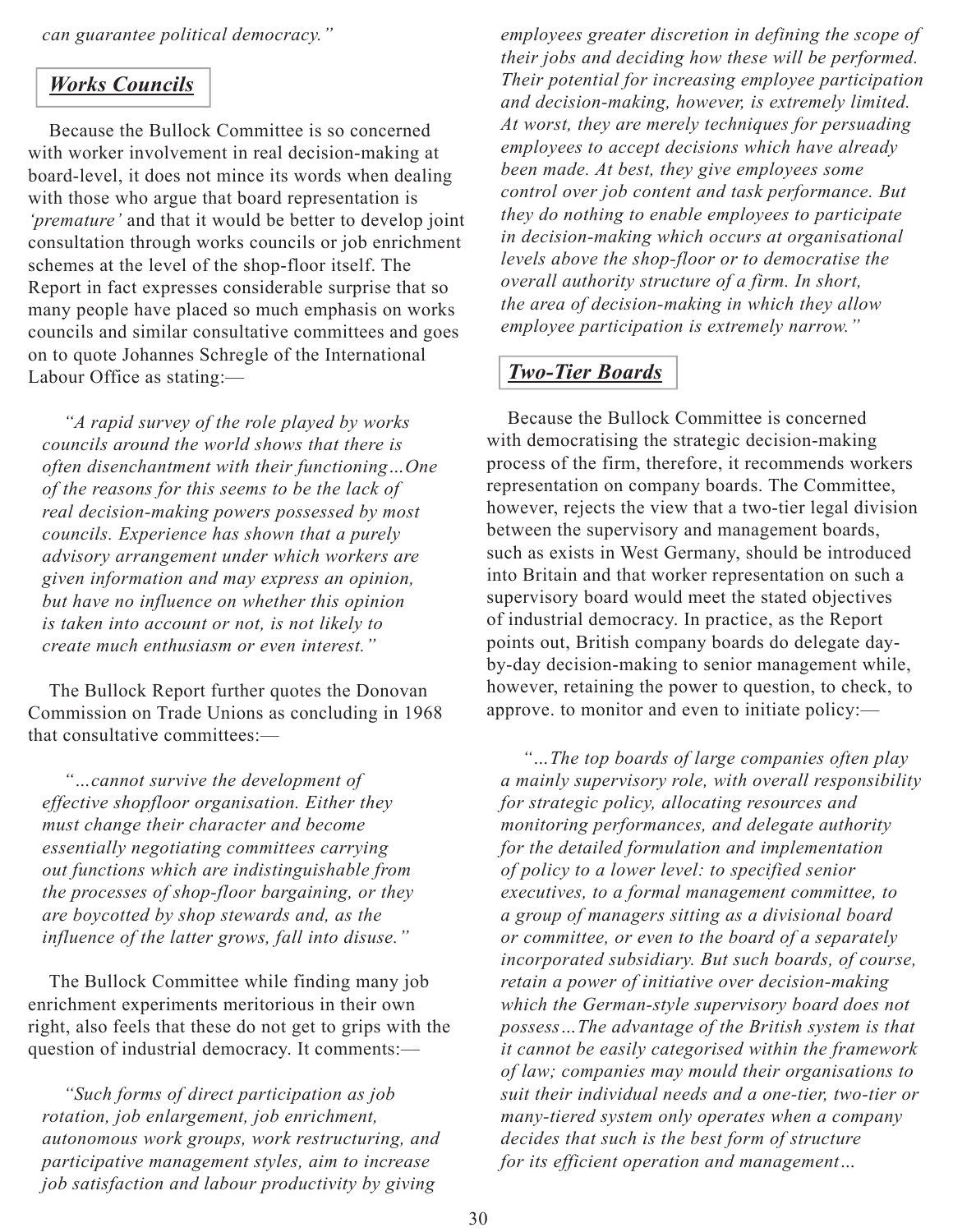*"…It seems to us that one of the major problems with a statutory two-tier system is that in its zeal to leave management free to manage, it sometimes severely limits the ability of the supervisory or top board to have an influence on company policy and to retain overall control of the company's affairs…In West Germany we were told that the supervisory board had the power to intervene effectively in major questions of policy and had given employees the opportunity to influence decisions about the company's future. But we also heard of the tendency in some companies for the supervisory board, on all but the really major issues, to become a reactive and passive body, meeting three or four times a year to hear reports from management.*

*"We fear that such a tendency would be increased if a two-tier board structure, with a supervisory board on the German model, was introduced into the U.K., especially if the sole reason for introducing it was to restrict the ability of employee representatives to influence the management…We hope that employees through their representatives on the board will have the opportunity to join in setting the framework of policy within which management operates and to influence decisions on major questions concerning investments, rationalisation, expansion and the like (but) we are not convinced that they will have this opportunity if their right to representation is on a board which is limited in the extent to which it can intervene in company policy or supervise the activities of management."*

To sum up, therefore, the Bullock Committee is opposed to the introduction of a statutory two-tier board system because it fears that any attempt to draw a legal distinction between supervisory and management functions would so restrict the powers of a supervisory board that worker representation on it would contribute very little to industrial democracy.

#### *Equal Representation*

The Bullock Committee is just as hostile to the view that it is not necessary for workers and shareholders to have equal representation on company boards. The Report points out:—

*"A study of European experience shows the difficulties employee representatives encounter in influencing policy if they can always be outvoted by the shareholder representatives. It is not* 

*simply that if shareholder representatives are in a majority they can decide the extent to which they wish to ignore, take note of, or act upon the views expressed by employee representatives. They can also devise and control the framework of policymaking: the appointment of senior management; delegation of authority to management; the procedures of the board and the arrangement for provision of information to board members.*

*"In both West Germany and Sweden we found for example that where they were in a minority vis-a-vis the shareholder representatives employee representatives had little influence on the appointments of senior management…(In Sweden) employee representatives had little control over the composition of committees of the board, particularly the powerful drafting committees where much of the detailed work of the board was prepared: on 70% of such committees employees were not represented. Employee representatives also found it difficult to gain access to the information they needed to take informed decisions at board meetings. There was evidence that in some companies information was not available to board members until the day of the meeting. Professor Fogarty in his analysis of German experience with unequal representation found similar trends to those in Sweden: 'It is common to find that employee representatives are once again kept away from sources of information, that the old technique of assigning important decisions to sub-committees from which employee representatives are excluded is again in use."*

The Bullock Report accordingly insists on an equal number of workers and shareholder representatives, with each having an equal voice in co-opting the remaining members of the board.

#### *Reporting Back*

The Bullock Committee also believes that firm foundations for the development of industrial democracy can only be established if worker directors are in a position to regularly report back to those who have elected them. The Report argues:—

*"It is essential to the success of board level representation that employee representatives should be in close touch with their constituents. They must make it their regular job to report on what the board is doing or proposing to do and why. They must be*